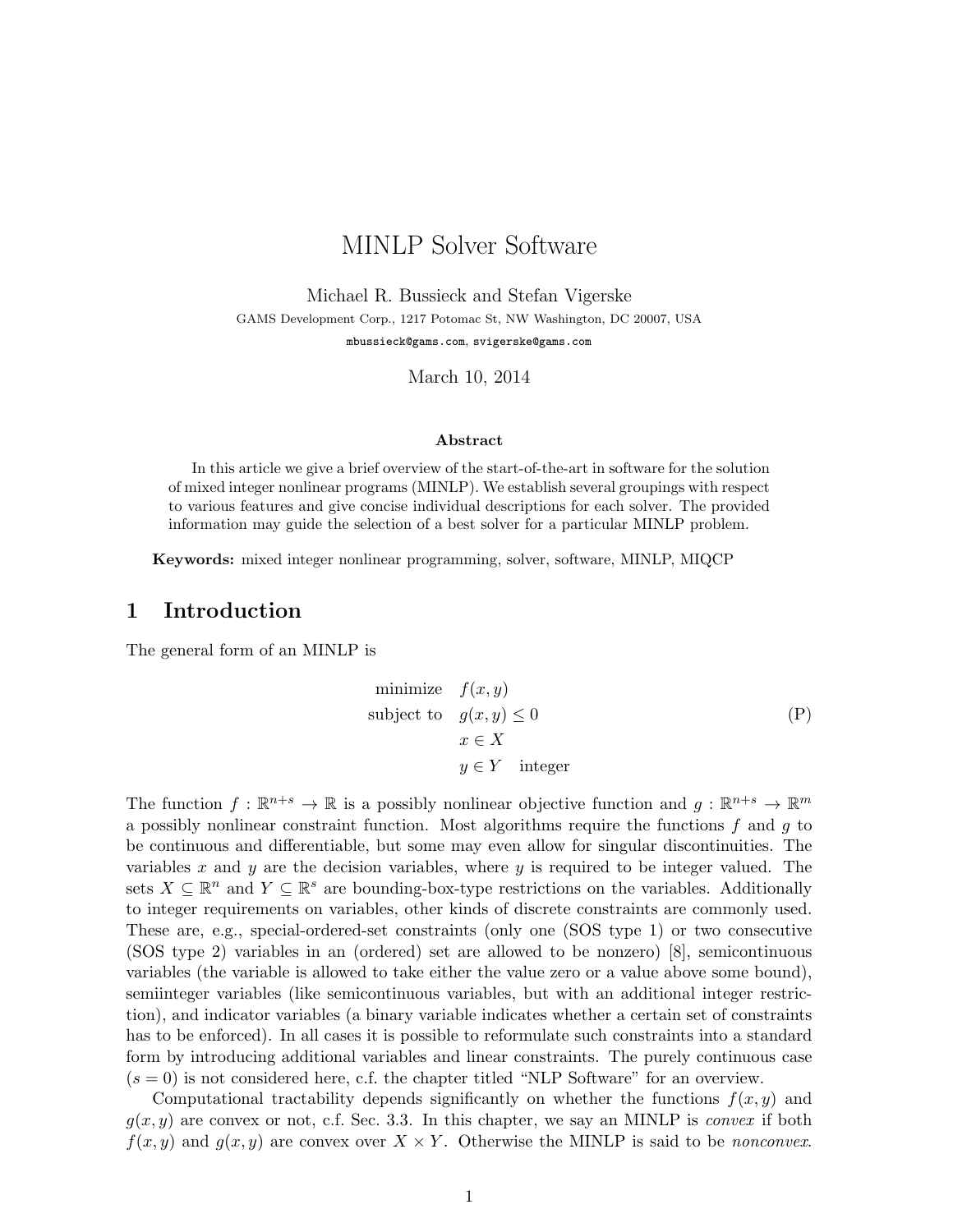Note that some solvers for convex MINLPs can also be applied under less strict notions of convexity, e.g., to the case where the set defined by the constraints  $g(x, y) \leq 0$  is convex, or where the objective function and constraints are only pseudo-convex [\[70\]](#page-15-0). (A differentiable function  $h: X \to \mathbb{R}$  is pseudo-convex on a convex set  $X \subseteq \mathbb{R}^n$  if for every  $x, y \in X$  with  $h(x) < h(y)$  it follows that  $\langle \nabla h(y), x - y \rangle < 0$ . An important property of a pseudo-convex function is the convexity of its level-sets.)

### 2 History

To the best of our knowledge, the earliest commercial software package that could solve MINLP problems was SCICONIC in the mid 1970's [\[7,](#page-11-1) [29,](#page-12-0) [59\]](#page-14-0). Rather than handling nonlinearities directly, linked Special-Ordered-Set variables provided a mechanism to represent low dimensional nonlinear terms by a piecewise linear approximation and thus allowed to use mixed-integer linear programming (MIP) to obtain solutions to an approximation of the MINLP. In the mid 1980's Grossmann and Kocis developed DICOPT, a general purpose algorithm for convex MINLP based on the outer approximation method [\[19\]](#page-12-1). Since then, a number of academic and commercial codes for convex MINLP have emerged, either based on outer approximation using MIP relaxations [\[19\]](#page-12-1), an integration of outer approximation into a linear programming (LP) relaxation based branch and cut [\[52\]](#page-14-1), or nonlinear programming (NLP) relaxation based branch and bound algorithms [\[39\]](#page-13-0). For the global solution of nonconvex MINLP, the first general purpose solvers were alphaBB, BARON, and GLOP, all based on convexification techniques for nonconvex constraints [\[5,](#page-11-2) [55,](#page-14-2) [60,](#page-15-1) [61\]](#page-15-2). See also Section [3.3](#page-2-0) for a small discussion of MINLP algorithms.

# 3 Groupings

### 3.1 Embedded vs. independent

Due to the high complexity of MINLP and the wide range of applications that can be modeled as MINLPs, it is sometimes desirable to customize the MINLP solver for a specific application in order to achieve good computational performance [\[12,](#page-11-3) [13,](#page-11-4) [22\]](#page-12-2). Further, MINLP solvers are often built by combining LP, MIP, and NLP solvers. These are two main reasons for tightly integrating some MINLP solvers into modeling systems (general systems like AIMMS [\[53\]](#page-14-3), AMPL [\[30\]](#page-12-3), and GAMS [\[31\]](#page-13-1) or vendor specific systems like FICO Xpress-Mosel, LINGO [\[58\]](#page-14-4), and OPL [\[17\]](#page-12-4)). For example, the AIMMS Outer Approximation solver AOA allows modifications of its algorithm by the user. Further, the solvers DICOPT and SBB are exclusively available for GAMS users since they revert to MIP and NLP solvers in the GAMS system for the solution of subproblems. Also for an efficient use of the solver OQNLP it is preferable to use one of the GAMS NLP solvers.

On the other side, there are many solvers that can be used independently of a modeling system, even though they may still require the presence of an LP, MIP, or NLP solver plugin. However, often also these "independent" solvers are used within a modeling system, since the modeling system typically provides evaluators for nonlinear functions, gradients, and Hessians and gives easy access to algebraic information about the problem.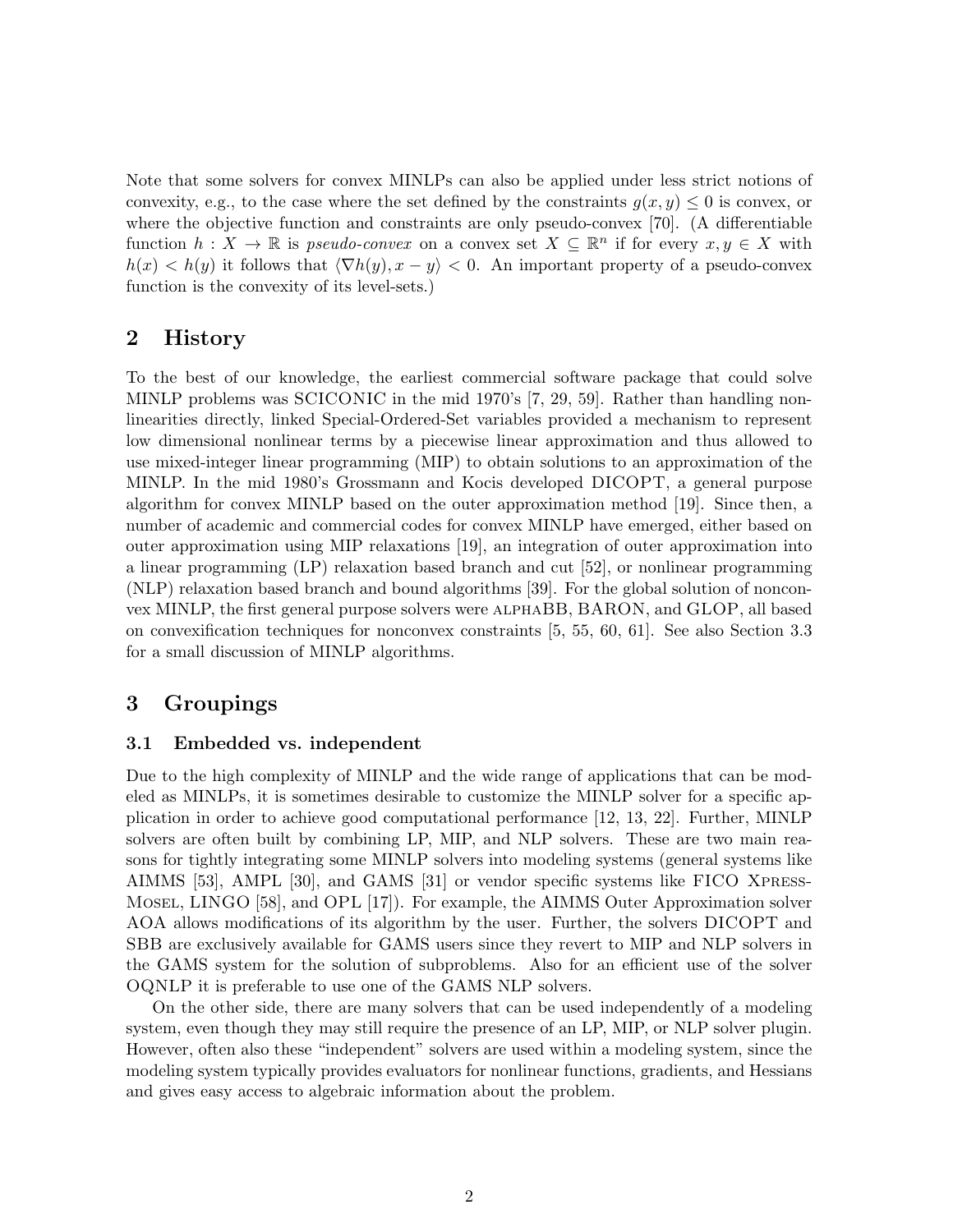#### 3.2 Extending MIP vs. extending NLP vs. starting from scratch

MINLP solvers are not always developed completely from scratch. In many cases, an MIP or an NLP solver builds the basis for an extension towards MINLP. Solvers that can be categorized as extending an MIP solver with capabilities for nonlinear objectives and constraints are BONMIN, Couenne, CPLEX, FICO Xpress-Optimizer, FilMINT, Gurobi, Lin- $\text{poAPI}$  without global solver option, MOSEK, and SCIP. On the other hand, solvers where an NLP solver was extended to handle discrete variables are BNB, FICO XPRESS-SLP, FMINconset, Knitro, MILANO, MINLP BB, MISQP, OQNLP, and SBB.

Finally, there is a group of solvers which were more-or-less developed from scratch, but which may solve LP, MIP, NLP, or MINLP subproblems. In this category we have ANTIGONE, alphaBB, AlphaECP, AOA, BARON, DICOPT, LaGO, LindoAPI, MI-DACO, and MINOTAUR.

#### <span id="page-2-0"></span>3.3 Algorithms

Algorithms for solving MINLPs are often build by combining algorithms from Linear Programming, Integer Programming, and Nonlinear Programming, e.g., branch and bound, outer approximation, local search, global optimization. We refer to the chapters titled "Fundamental Techniques", "Nonlinear Programming and Global Optimization", and "Models and Algorithms" for an introduction into these topics.

Most of the solvers implement one (or several) of three algorithmic ideas to tackle MINLPs. First, there are branch and bound solvers that use NLP relaxations: ALPHABB, BNB, BON-MIN (in B-BB mode), CPLEX, FICO Xpress-Optimizer, FICO Xpress-SLP (in "SLP within MIP" mode), FMINCONSET, GUROBI, KNITRO, LINDOAPI without global solver option, MILANO, MINLP BB, MINOTAUR, MOSEK, and SBB. Except for alphaBB, all of them obtain the NLP relaxation by relaxing the integrality restriction in [\(P\)](#page-0-0). Since the NLP solver used to solve this possibly nonconvex NLP relaxation usually ensures only local optimal solutions, these solvers work as heuristics in case of a nonconvex MINLP. The solver alphaBB, however, generates a convex NLP relaxation by using convex underestimators for the functions  $f(x, y)$  and  $g(x, y)$  in [\(P\)](#page-0-0). This solver can therefore be applied also to nonconvex MINLPs, too.

As an alternative to relaxing integrality restrictions and keeping nonlinear constraints, some solvers keep the integrality constraints and instead replace the nonlinear functions  $f(x, y)$  and  $g(x, y)$  by a linear relaxation. In an outer-approximation algorithm [\[19,](#page-12-1) [26\]](#page-12-5), a relaxation is obtained by using gradient-based linearizations of  $f(x, y)$  or  $g(x, y)$  at solution points of NLP subproblems. The resulting MIP relaxation is then solved by an MIP solver. Solvers in this class are AOA, BONMIN (in B-OA mode), CPLEX, DICOPT, Gurobi, MISQP (with OA extension), and FICO Xpress-SLP (in "MIP within SLP" mode). Since gradient-based linearizations yield an outer-approximation only for convex MINLPs, these solvers ensure global optima only for convex MINLPs. In contrast to outer-approximation based algorithms, an extended cutting plane algorithm solves a sequence of MIP relaxations which encapsulate optimal solutions of  $(P)$  by cutting planes and supports of  $f(x, y)$  rather than outer-approximating the whole feasible region of [\(P\)](#page-0-0) [\[69\]](#page-15-3). This algorithm is implemented by the solver AlphaECP, which can be applied to convex as well as pseudo-convex MINLPs.

A third class of solvers are those which integrate the linearization of  $f(x, y)$  and  $g(x, y)$ into the branch and cut process [\[52\]](#page-14-1). Thus, an LP relaxation is successively solved, new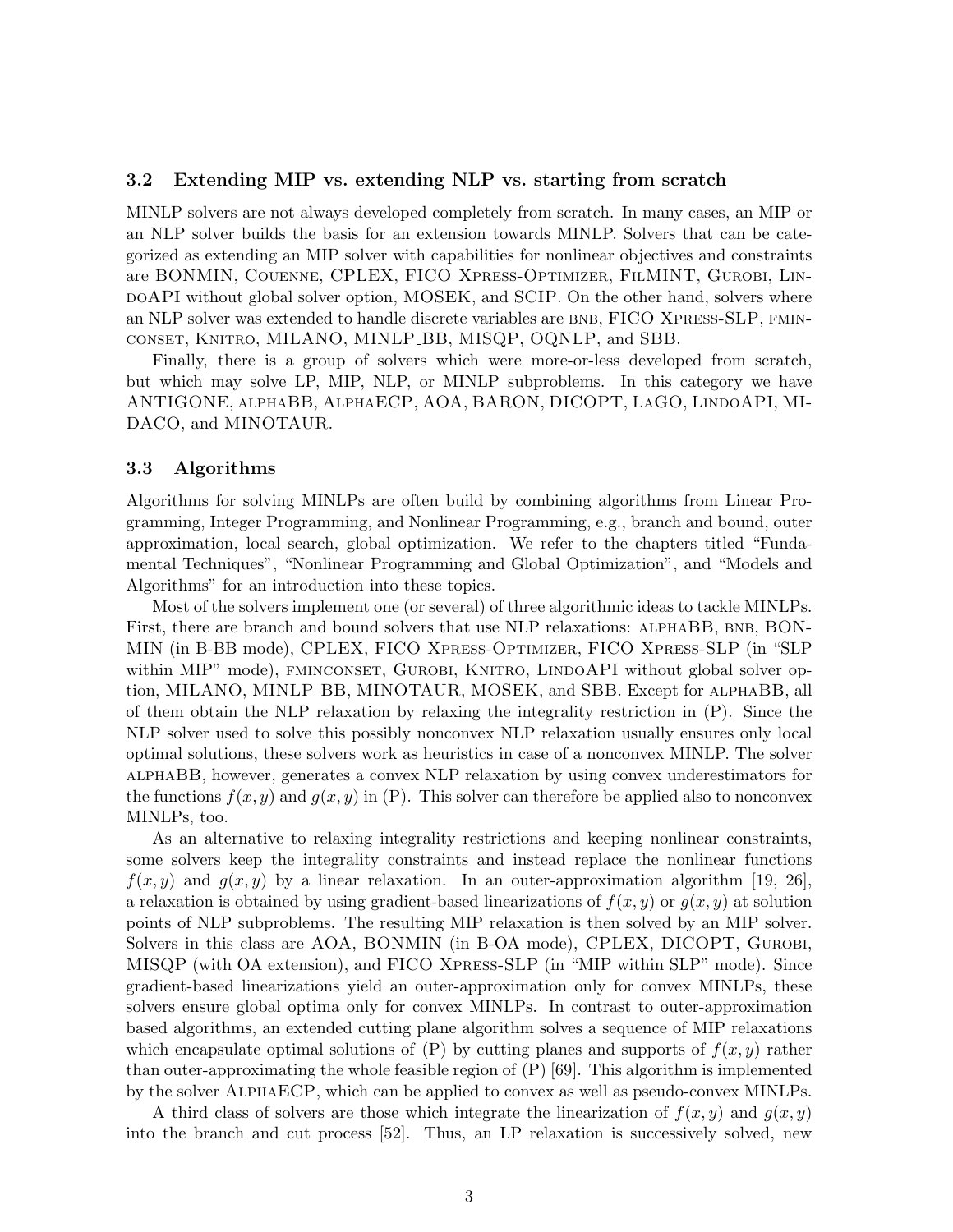linearizations of  $f(x, y)$  and  $g(x, y)$  are generated to improve the relaxation, and integrality constraints are enforced by branching on the y variables. Solvers which use gradient-based linearizations are AOA, BONMIN (in B-QG mode) and FilMINT.

Since the use of gradient-based linearizations in a branch and cut algorithm ensures global solutions only for convex MINLPs, solvers for nonconvex MINLPs use convexification techniques to compute linear underestimators of a nonconvex function. However, the additional convexification step may require to branch also on continuous variables in nonconvex terms (so called spatial branching). Such a branch and cut algorithm is implemented by ANTIGONE, BARON, CPLEX, COUENNE, LAGO, LINDOAPI, and SCIP. In difference to the other solvers, ANTIGONE uses an MIP relaxation, i.e., does not relax integrality requirements.

The remaining solvers implement a different methodology. BONMIN (in B-Hyb mode) alternates between LP and NLP relaxations during one branch and bound process. MISQP integrates the handling of integrality restrictions into the solution of a nonlinear program via sequential quadratic programming, i.e., it ensures that  $f(x, y)$  and  $g(x, y)$  are only evaluated at points where y is integral. MIDACO applies an extended ant colony optimization method and can use MISQP as a local solver. Finally, OQNLP applies a randomized approach by sampling starting points and fixings of integer variables for the solution of NLP subproblems.

#### 3.4 Capabilities

Not every solver accepts general MINLPs as input. Solvers that currently handle only MINLPs where the objective function and constraints are quadratic (so-called MIQCPs) or second order cone (SOC) programs are CPLEX, FICO Xpress-Optimizer, Gurobi, and MOSEK. All solvers support convex quadratic functions. Further, nonconvex quadratic functions that involve only binary variables are supported by CPLEX, GUROBI, and FICO Xpress-Optimizer. Quadratic constraints that permit a SOC representation are supported by CPLEX and Gurobi. SOC constraints are supported by MOSEK. Nonconvex quadratic objective functions are supported by CPLEX.

Solvers that guarantee global optimal solutions for general convex MINLPs but not for general nonconvex MINLP are AlphaECP, AOA, bnb, BONMIN, DICOPT, FICO Xpress-SLP, FilMINT, fminconset, Knitro, LaGO, LindoAPI without global option, MI-LANO, MINLP\_BB, MINOTAUR, MISQP with OA extension, and SBB. In case of a nonconvex MINLP, these solvers can still be used as a heuristic. Especially branch and bound based algorithms that use NLPs for bounding often find good solutions also for nonconvex problems, while pure outer approximation based algorithms may easily run into infeasible LP or MIP relaxations due to wrong cutting planes. Note, that AlphaECP ensures global optimal solutions also for pseudo-convex MINLPs.

Solvers that also guarantee global optimality for nonconvex general MINLPs require an algebraic representation of the functions  $f(x, y)$  and  $g(x, y)$  for the computation of convex envelopes and underestimators. That is, each function needs to be provided as a composition of basic arithmetic operations and functions (addition, multiplication, power, exponential, trigonometric, ...) on constants and variables. The solvers alphaBB, ANTIGONE, BARON, COUENNE, LINDOAPI, and SCIP belong into this category.

MIDACO, MISQP, and OQNLP can handle general MINLPs, but do not guarantee global optimality even on convex problems.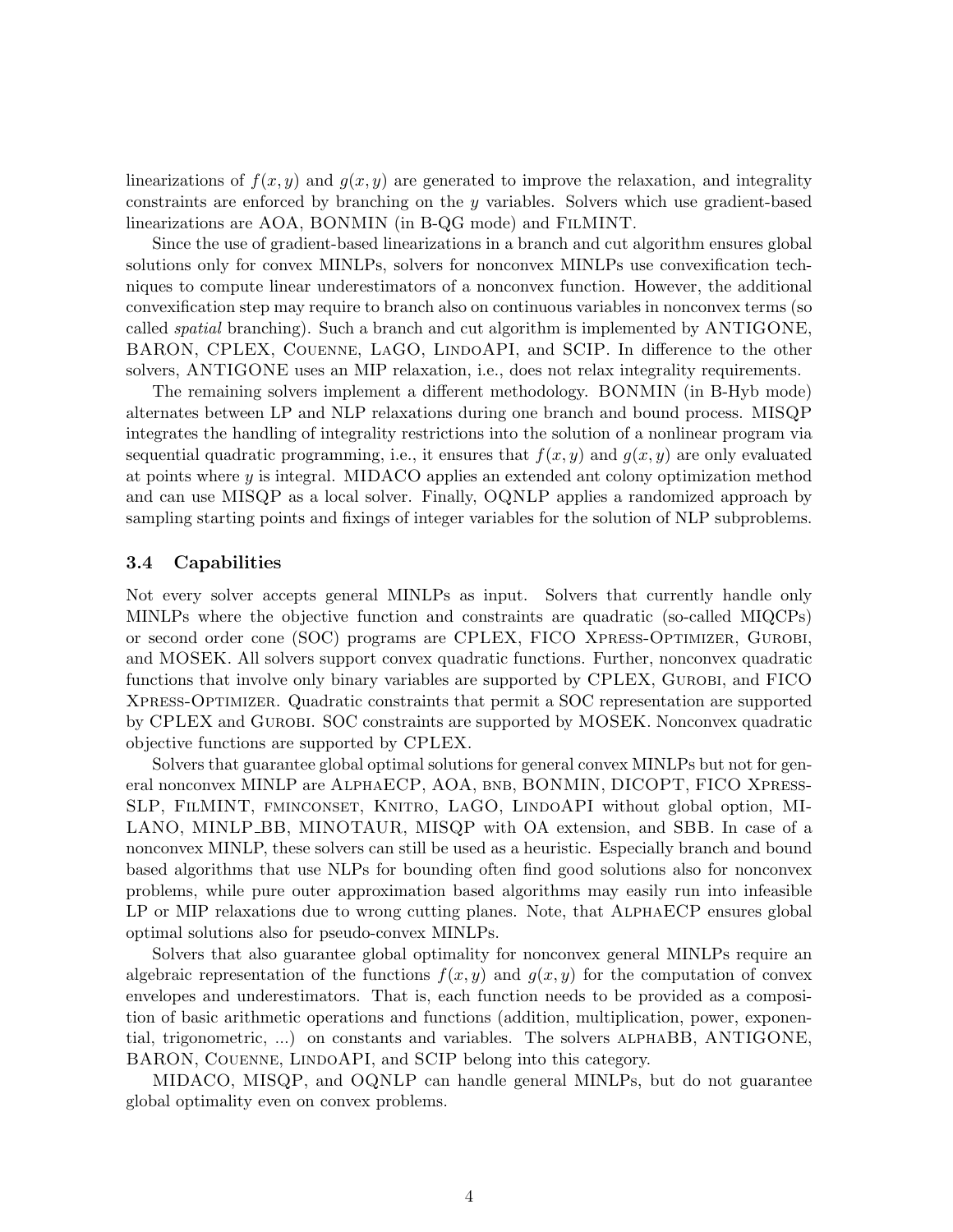## 4 MINLP solvers

In the following we briefly discuss individual solvers for MINLPs. We have excluded solvers from this list that are clearly no longer available (e.g., SCICONIC). The solvers listed below have different levels of reliability and activity with respect to development and maintenance. Wide availability through modeling systems and other popular software indicates that a solver has reached a decent level of maturity. Hence, in this list, we mention availability (e.g., open source, standalone binary, interfaces to general modeling systems) in addition to a solver's developer, capability, and algorithmic details. Table [1](#page-16-0) summarizes the list of solvers and indicates for each solver the availability via AIMMS, AMPL, GAMS, and the NEOS server [\[16\]](#page-12-6).

alphaBB ( $\alpha$ -Branch-and-Bound) [\[4,](#page-11-5) [5\]](#page-11-2). This solver has been developed by the research group of C. Floudas at the Computer-Aided Systems Laboratory of Princeton University. It is available to their collaborators.

alphaBB can be applied for convex and nonconvex MINLPs. It implements a branch and bound algorithm that utilizes convex NLPs for bounding. Convex envelopes and tight convexifications are obtained for specially structured nonconvex terms (e.g., bilinear, trilinear, multilinear, univariate concave, edge concave, generalized polynomials, fractional), and convex  $\alpha$  underestimators for general twice continuously differentiable functions. The latter are determined by adding a non-positive convex function to the original nonconvex function such that the Hessian of the sum is guaranteed to be positive semidefinite (PSD) [\[3\]](#page-11-6). Various interval arithmetic based techniques for estimating rigorous bounds on the minimal eigenvalue of the Hessian of the original nonconvex function are available.

AlphaECP ( $\alpha$ -Extended Cutting Plane) [\[68,](#page-15-4) [70\]](#page-15-0). This solver has been developed by the research group of T. Westerlund at the Process Design and Systems Engineering Laboratory of the Åbo Akademi University, Finland. It is available as a commercial solver within GAMS.

AlphaECP ensures global optimal solutions for convex and pseudo-convex MINLPs. It generates and successively improves an MIP outer approximation of a neighborhood of the set of optimal solutions of the MINLP and can solve NLP subproblems to find feasible solutions early. The MIP is here refined by linearizing nonlinear constraints at solutions of the MIP outer approximation. By shifting hyperplanes, pseudo-convex functions can also be handled.

ANTIGONE (Algorithms for coNTinuous/Integer Global Optimization) [\[46,](#page-14-5) [47\]](#page-14-6). This solver has been developed by R. Misener and C. Floudas at the Computer-Aided Systems Laboratory of Princeton University. It is available as a commercial solver within GAMS.

ANTIGONE ensures global optimal solutions for convex and nonconvex MINLPs. It implements a spatial branch-and-bound algorithm that utilizes MIPs for bounding. The MIP relaxation is generated from a reformulation of the MINLP. Especially for quadratic constraints, it employs a large collection of convexification and bound tightening techniques.

AOA (AIMMS Outer Approximation) [\[53\]](#page-14-3). This solver has been developed by Paragon Decision Technology. AOA is available as an "open solver" inside AIMMS. The open solver approach allows the user to customize the algorithm for a specific application.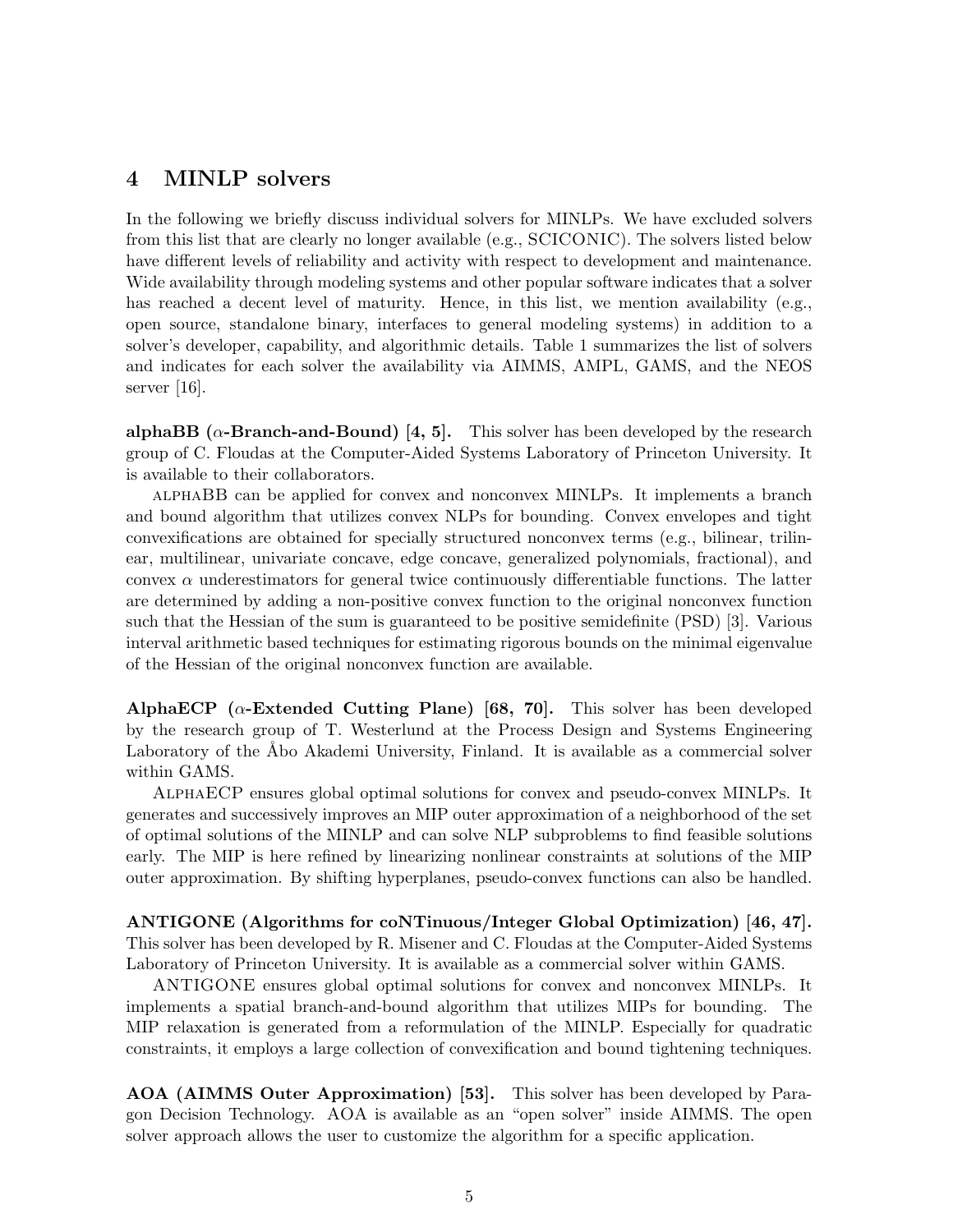AOA ensures global optimal solutions only for convex MINLPs. It generates and successively improves an MIP outer approximation of the MINLP and can solve NLP subproblems to find feasible solutions early. In contrast to AlphaECP, AOA constructs an MIP outer approximation of the feasible region of the MINLP by linearizing nonlinear functions in solutions of NLP subproblems [\[19\]](#page-12-1). Since for a nonconvex constraint such a linearization may not be valid, the MIP relaxation is modified such that the corresponding hyperplane is allowed to move away from its support point. Recently, also a branch and bound algorithm that utilizes LPs for bounding [\[52\]](#page-14-1) has been added to AOA.

BARON (Branch-And-Reduce Optimization Navigator) [\[61,](#page-15-2) [62\]](#page-15-5). This solver was originally developed by the group of N.V. Sahinidis at the University of Illinois at Urbana-Champaign and is currently developed by N.V. Sahinidis at Carnegie Mellon University and M. Tawarmalani at Purdue University. It is available as a commercial solver within AIMMS and GAMS.

BARON can be applied to convex and nonconvex MINLPs. It implements a spatial branch and bound algorithm that utilizes LPs for bounding. The linear outer-approximation is based on a reformulation of [\(P\)](#page-0-0) that it constructed (by adding auxiliary variables) in a way that it contains only nonconvex terms for which a convex underestimator (or concave overestimator) is known. The algorithm is enhanced by using advanced box reduction techniques and new convexification techniques for quadratic functions [\[6\]](#page-11-7). Further, BARON is able to use NLP relaxations for bounding [\[33\]](#page-13-2), even though this option is not encouraged.

bnb (Branch 'n Bound) . This solver has been developed by K. Kuipers of the Department of Applied Physics at the University of Groningen. It is available as  $MATLAB$  [\[45\]](#page-14-7) source.

bnb ensures global optimal solutions for convex MINLPs. It implements a branch and bound algorithm utilizing nonlinear relaxations for the bounding step [\[39\]](#page-13-0). The NLPs are solved by the MATLAB Optimization Toolbox routine FMINCON.

BONMIN (Basic Open-source Nonlinear Mixed Integer Programming) [\[11\]](#page-11-8). This open-source solver has been developed primarily by P. Bonami in a cooperation of Carnegie Mellon University and IBM Research. It is available in source code and as standalone binaries from COIN-OR (Computational Infrastructure for Operations Research) [\[42\]](#page-13-3), has an AMPL interface, and is distributed as a free solver within GAMS.

BONMIN ensures global optimal solutions only for convex MINLPs. Among others, it implements the following four algorithms: B-OA is an outer-approximation algorithm that generates and successively improves an MIP outer approximation of [\(P\)](#page-0-0) [\[19\]](#page-12-1), B-QG is a branch and bound algorithm that utilizes LPs for bounding [\[52\]](#page-14-1), B-BB is a branch and bound algorithm that utilizes NLPs for bounding [\[39\]](#page-13-0), and B-Hyb is a hybrid of B-QG and B-BB which alternates between LP and NLP relaxations for bounding. BONMIN has been implemented on top of the MIP solver CBC [\[28\]](#page-12-7) and can use  $\text{FILTERSQP}$  [\[27\]](#page-12-8) and IPOPT [\[67\]](#page-15-6) as NLP solvers.

Couenne (Convex Over and Under ENvelopes for Nonlinear Estimation) [\[9\]](#page-11-9). This open-source solver has been developed primarily by P. Belotti, originally in a cooperation of Carnegie Mellon University and IBM Research, and now at FICO. It is available in source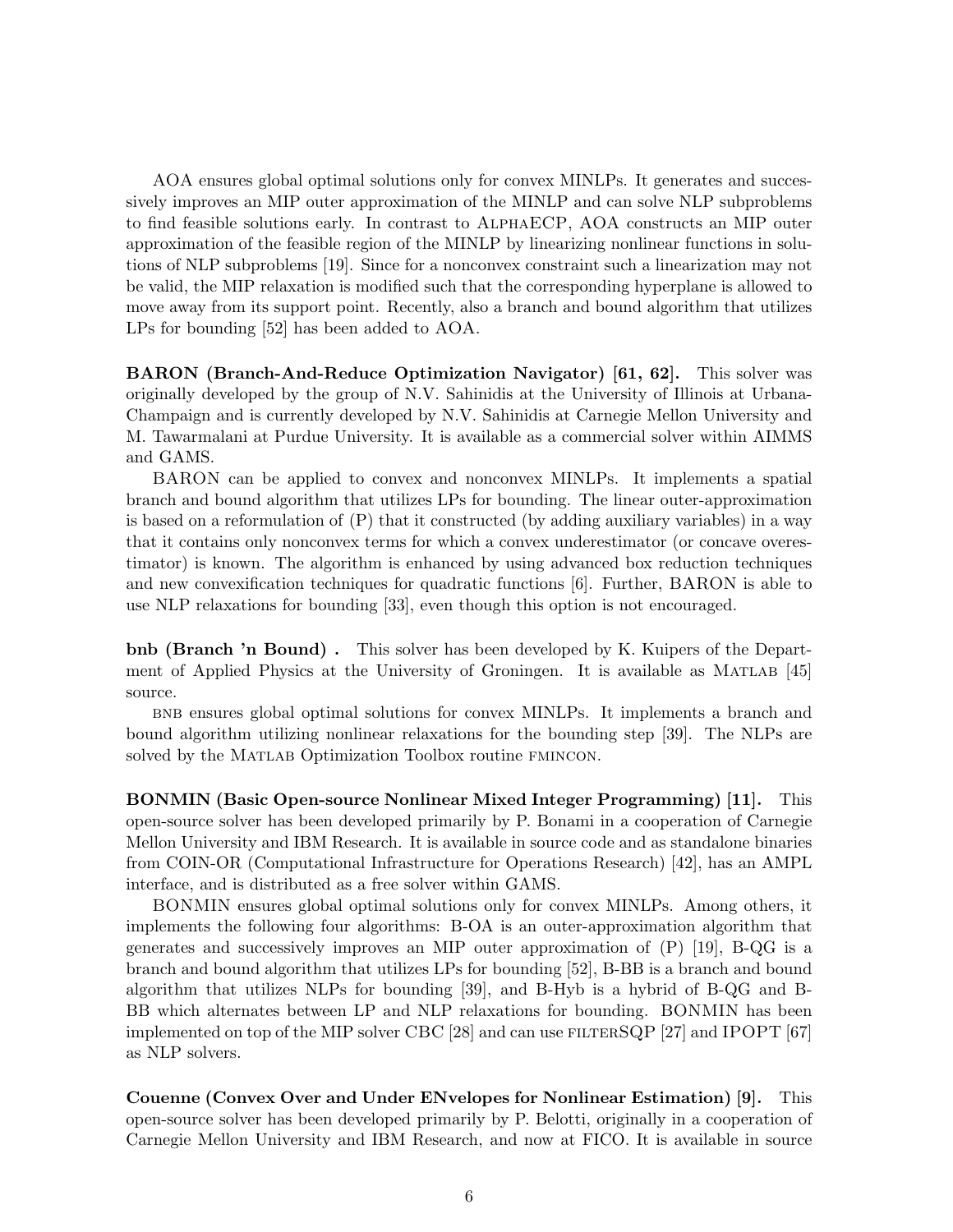code and as standalone binaries from COIN-OR, has an AMPL interface, and is distributed as a free solver within GAMS.

Couenne ensures global optimal solutions for convex and nonconvex MINLPs. It implements a spatial branch and bound algorithm that utilizes LPs for bounding. Similar to BARON, the linear outer-approximation is generated from a reformulation of the MINLP. The algorithm is enhanced by bound tightening techniques, disjunctive cuts, MINLP heuristics, and symmetry handling. Couenne has been implemented on top of BONMIN.

CPLEX. This solver has been developed by CPLEX Optimization, Inc. (later acquired by ILOG and recently acquired by IBM). It is available as standalone binaries and as a component in many modeling systems.

CPLEX can solve convex MIQCPs. For models that only have binary variables in the potentially indefinite quadratic matrices, CPLEX automatically reformulates the problem to an equivalent MIQCP with PSD matrices. For convex MIQCPs, CPLEX implements a branch and bound algorithm that utilizes LPs or QCPs for bounding. Recently, nonconvex quadratic objective functions can be handled by using a spatial branch and bound algorithm that uses LPs or quadratic programs for bounding. Further, an option to solve general nonconvex MIQCPs by a branch and bound algorithm that utilizes NLPs for bounding [\[39\]](#page-13-0) is also available, but global optimality is not guaranteed for this case.

DICOPT (Discrete and Continuous Optimizer) [\[31,](#page-13-1) [37\]](#page-13-4). This solver has been developed by the research group of I. E. Grossmann at the Engineering Research Design Center at Carnegie Mellon University. It is available as a commercial solver within GAMS.

DICOPT ensures global optimal solutions for convex MINLPs. Starting with the NLP relaxation (obtained from  $(P)$  by relaxing the integer requirement on  $y$ ), it alternates between solving MIP outer approximations and NLP subproblems of [\(P\)](#page-0-0) to compute lower and upper bounds [\[19\]](#page-12-1). To accommodate also nonconvex MINLPs, nonlinear equality constraints are relaxed by replacing them with inequalities where the linearizations of the nonlinear functions are allowed to move away from their support point by the use of slack variables and through an augmented penalty function in the MIP relaxation. Since for this case valid lower bounds cannot be obtained, the termination criterion is based on lack of improvement in the objective of the NLP subproblem.

FICO Xpress-Optimizer [\[25\]](#page-12-9). This solver has been developed by Dash Optimization (later acquired by FICO). It is available as standalone binaries and as a component in many modeling systems.

FICO Xpress-Optimizer can solve convex MIQCPs. For models that only have binary variables in the potentially indefinite quadratic matrices, FICO XPRESS-OPTIMIZER automatically reformulates the problem to an equivalent MIQCP with PSD matrices. It implements a branch and bound algorithm that utilizes QCPs for bounding.

FICO Xpress-SLP [\[24\]](#page-12-10). This solver has been developed by Dash Optimization (later acquired by FICO). It is available as standalone binaries and as a FICO Xpress-Mosel module.

FICO Xpress-SLP ensures global optimal solutions for convex MINLPs. It implements three algorithms: The (default) "SLP within MIP" variant is a branch and bound algorithm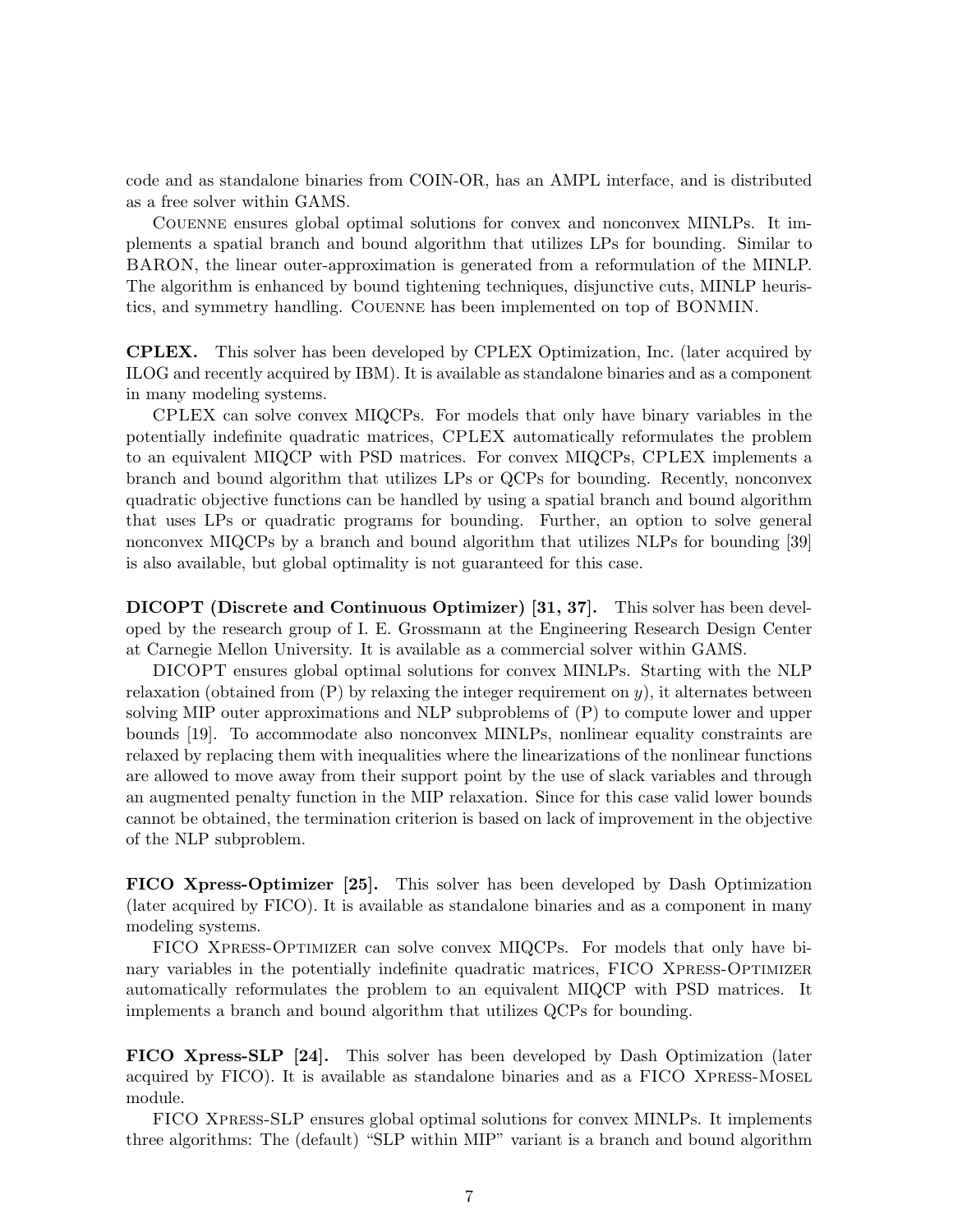that utilizes NLPs for bounding [\[39\]](#page-13-0). The NLP subproblems are solved by Successive Linear Programming (SLP). Solving MIPs as subproblems of the SLP algorithm leads to the "MIP within SLP" variant, which is comparable with an MIP relaxation based outer-approximation algorithm [\[19\]](#page-12-1). A third variant ("SLP then MIP") solves first an NLP relaxation (by SLP), then an MIP relaxation, and finally an NLP subproblem to obtain a feasible solution to the MINLP [\[24\]](#page-12-10). To accommodate also nonconvex constraints, in all variants, the hyperplanes obtained from gradient-based linearizations in SLP can move away from their support point.

FilMINT (Filter-Mixed Integer Optimizer) [\[1\]](#page-10-0). This solver has been developed by the research groups of S. Leyffer at the Laboratory for Advanced Numerical Simulations of Argonne National Laboratory and J. Linderoth at the Department of Industrial and Systems Engineering of Lehigh University. It has an AMPL interface.

FilMINT ensures global optimal solutions only for convex MINLPs. It implements a branch and bound algorithm that utilizes LPs for bounding [\[52\]](#page-14-1), where different strategies for choosing the linearization point for the nonlinear functions are available. Further, FilMINT includes several variants of disjunctive cutting planes for convex MINLP and a feasibility pump. FilMINT has been implemented on top of the MIP solver MINTO [\[50\]](#page-14-8) and the NLP solver FILTERSQP [\[27\]](#page-12-8).

fminconset. This solver had been developed by I. Solberg at the Department of Engineering Cybernetics of the University of Trondheim (now NTNU). It is available as Matlab source.

fminconset ensures global optimal solutions for convex MINLPs. It implements a branch and bound algorithm utilizing nonlinear relaxations for the bounding step [\[39\]](#page-13-0). The NLPs are solved by the Matlab Optimization Toolbox routine fmincon.

Gurobi [\[54\]](#page-14-9). This solver has been developed by Gurobi Optimization, Inc. It is available as standalone binaries and as a component in many modeling systems.

Gurobi can solve convex MIQCPs. Products of binary variables are linearized by introducing additional variables and constraints. Gurobi implements a branch and bound algorithm that utilizes LPs or QCPs for bounding.

Knitro [\[15\]](#page-11-10). This solver has been developed by Ziena Optimization, Inc. It is available as standalone binary and as a component in many modeling systems.

KNITRO ensures global optimal solutions for convex MINLPs. MINLPs are solved by branch and bound, where both linear or nonlinear problems can be used for the bounding step [\[39,](#page-13-0) [52\]](#page-14-1).

LaGO (Lagrangian Global Optimizer) [\[51\]](#page-14-10). This open-source solver had been developed by the research group of I. Nowak at the Department of Mathematics of Humboldt University Berlin. It is available in source code from COIN-OR and provides AMPL and GAMS interfaces.

LaGO ensures global optimal solutions for convex MINLPs and nonconvex MIQCPs. It implements a spatial branch and bound algorithm utilizing a linear relaxation for the bounding step. The relaxation is obtained by linearizing convex functions, underestimating quadratic nonconvex functions, and approximating nonconvex nonquadratic functions by quadratic ones.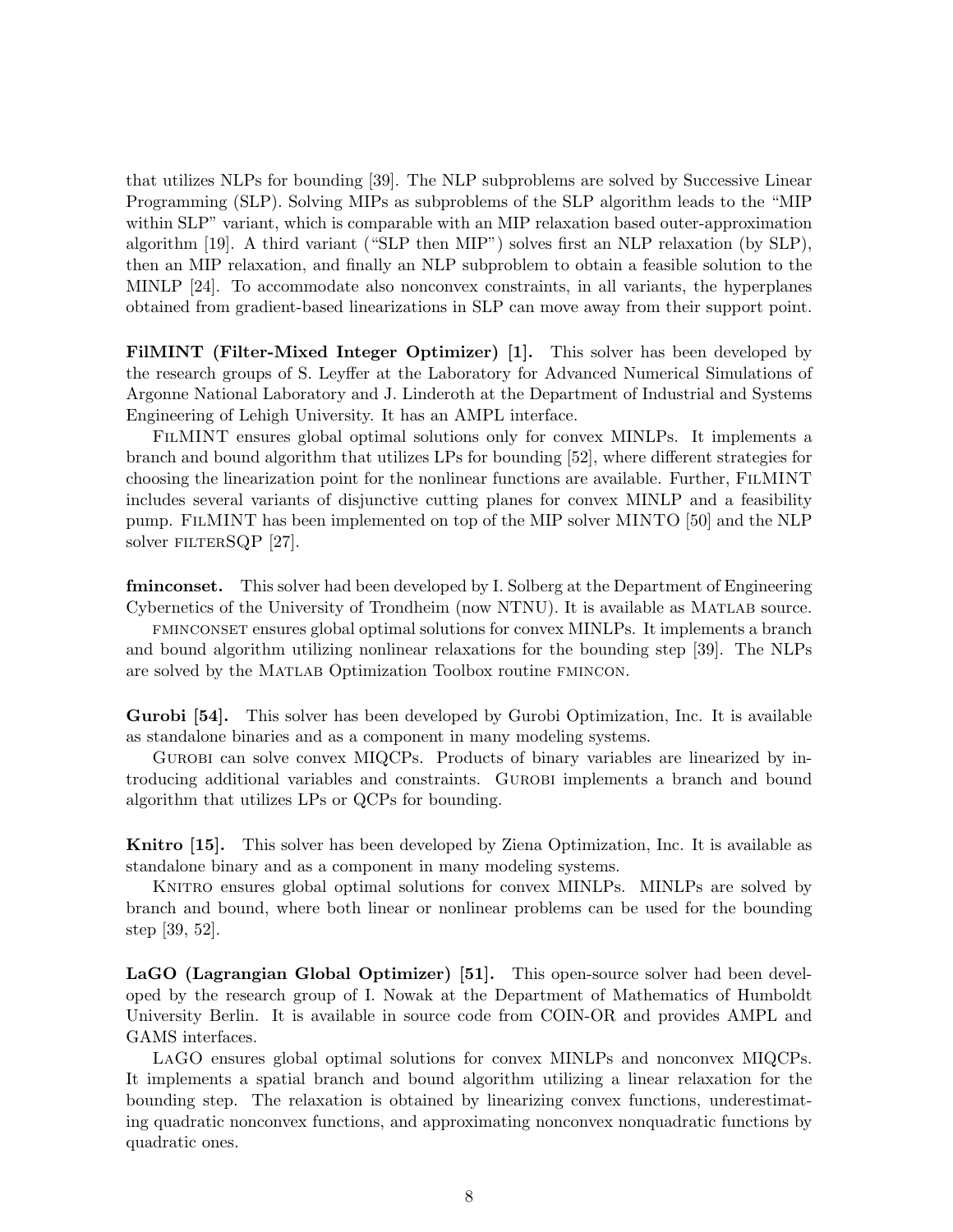LindoAPI [\[41\]](#page-13-5). This solver library has been developed by LINDO Systems, Inc. It is available within the LINDO environment, LINGO [\[58\]](#page-14-4), What'sBest!, and as a commercial solver within GAMS.

LINDOAPI ensures global optimal solutions for convex and nonconvex MINLPs. It implements a branch and cut algorithm that utilizes LPs for bounding [\[32,](#page-13-6) [41\]](#page-13-5). Branching is performed for subproblems that are not provably infeasible and where nonconvex constraints are present or the LP relaxation has a fractional solution. LINDOAPI can also handle some nonsmooth or discontinuous functions like  $abs(x)$ , floor $(x)$ , and  $max(x,y)$ .

Additionally, LINDOAPI allows to disable the global solver components, by what the MIP solver is used together with nonlinear relaxations for the bounding step [\[39\]](#page-13-0). This option still ensures global optimal solutions for convex MINLPs. It was the first commercially available solver implementing a branch and bound algorithm utilizing nonlinear relaxations for bounding. The NLP relaxations are solved by CONOPT [\[18,](#page-12-11) [31\]](#page-13-1).

MIDACO (Mixed Integer Distributed Ant Colony Optimization) [\[56,](#page-14-11) [57\]](#page-14-12). This solver has been developed by M. Schlüter at the Theoretical  $\&$  Computational Optimization Group of the University of Birmingham, now at Hokkaido University. It works as a library with  $C/C++$ , Fortran, Matlab, and Python interfaces and is available from the author on request.

MIDACO can be applied to convex and nonconvex MINLPs. It implements an extended ant colony search method based on an oracle penalty function and can be combined with MISQP as solver for local searches in [\(P\)](#page-0-0). It targets applications where the problem formulation is unknown  $(f(x, y)$  and  $g(x, y)$  are black-box functions) or involves critical properties like nonconvexities, discontinuities, flat spots, or stochastic distortions. Further, MIDACO can exploit distributed computer architectures by parallelizing function evaluation calls.

MILANO (Mixed-Integer Linear and Nonlinear Optimizer) [\[10\]](#page-11-11). This solver is developed by H. Y. Benson at the Department of Decision Sciences of Drexel University. It is still in development and available as MATLAB source.

MILANO ensures global optimal solutions for convex MINLPs. It implements a branch and bound algorithm utilizing nonlinear relaxations for the bounding step [\[39\]](#page-13-0). The NLPs are solved by LOQO [\[64\]](#page-15-7), where special emphasis is put on how to warmstart this interior-point solver.

MINLP BB (Mixed Integer Nonlinear Programming Branch-and-Bound) [\[39\]](#page-13-0). This solver had been developed by R. Fletcher and S. Leyffer at the University of Dundee. It provides an AMPL interface and is available for MATLAB via the TOMLAB Optimization Environment [\[36\]](#page-13-7).

MINLP\_BB ensures global optimal solutions for convex MINLPs. It implements a branch and bound algorithm utilizing nonlinear relaxations for the bounding step [\[39\]](#page-13-0). The NLPs are solved by FILTERSQP.

MINOTAUR (Mixed-Integer Nonconvex Optimization Toolbox – Algorithms, Underestimators, Relaxations) [\[43,](#page-13-8) [44\]](#page-14-13). This solver is developed by S. Leyffer, J. Linderoth, J. Luedtke, A. Mahajan, and T. Munson at Argonne National Laboratory and the University of Wisconsin-Madison. It provides an AMPL interface.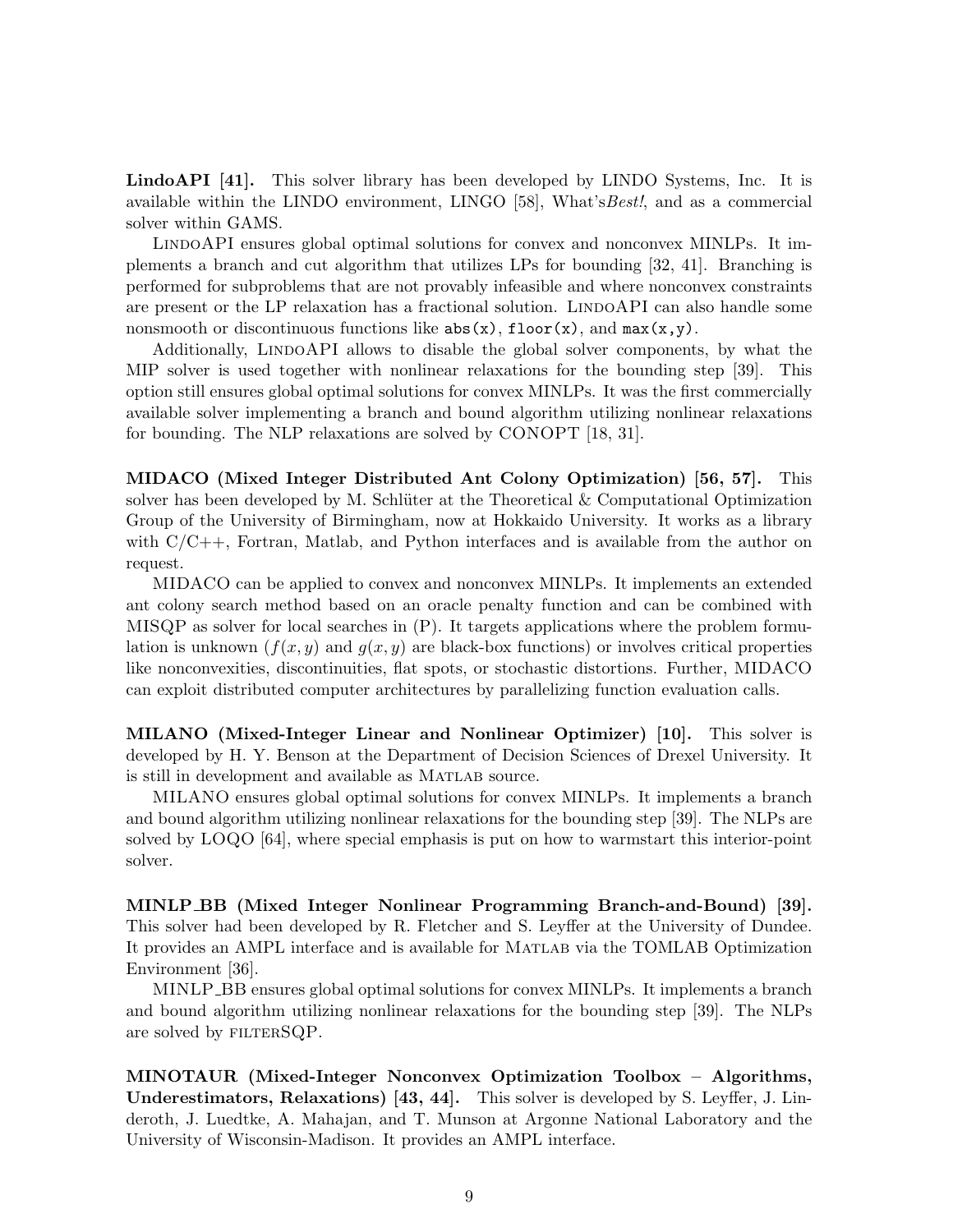MINOTAUR ensures global optimal solutions for convex MINLPs. It implements a branch and bound algorithm utilizing nonlinear relaxations for the bounding step [\[39\]](#page-13-0), where the NLPs are solved by IPOPT or filterSQP. Additionally, it offers to replace the NLP relaxations by faster to solve QP approximations, can recognize unions of second-order cones, and is continuously extended towards a solver for nonconvex MINLPs.

MISQP (Mixed Integer Sequential Quadratic Programming) [\[21,](#page-12-12) [20\]](#page-12-13). This solver has been developed by the research group of K. Schittkowski at the Department of Computer Science of the University of Bayreuth. It works as a standalone library with a Fortran interface.

MISQP can be applied to convex and nonconvex MINLPs, but assumes that the values of the nonlinear functions  $f(x, y)$  and  $g(x, y)$  do not change drastically as a function of y. MISQP implements a modified sequential quadratic programming (SQP) method, where functions are only evaluated at points  $(x, y)$  with y integer. It targets applications where the evaluation of  $f(x, y)$  or  $g(x, y)$  may be expensive. Additionally, a combination with outerapproximation [\[19\]](#page-12-1) that guarantees convergence for convex MINLPs is available [\[38\]](#page-13-9).

MOSEK [\[49\]](#page-14-14). This solver has been developed by MOSEK ApS. It is available as a standalone binary, has AMPL and MATLAB interfaces, and is distributed as a commercial solver within AIMMS and GAMS.

MOSEK can be applied to convex MIQCPs and to mixed-integer conic programs. It implements a branch and bound method that utilizes QCPs or SOC programs for bounding [\[52\]](#page-14-1).

OQNLP (OptQuest Nonlinear Programming) [\[31,](#page-13-1) [63\]](#page-15-8). This solver has been jointly developed by OptTek Systems, Inc. and Optimal Methods, Inc. It is available as a standalone library, for Matlab via the TOMLAB Optimization Environment, and is distributed as a commercial solver within GAMS.

OQNLP is a heuristic that can be applied to any MINLP. It implements a multistart scatter search algorithm which solves NLP subproblems with fixed discrete variables.

SBB (Simple Branch-and-Bound) [\[31\]](#page-13-1). This solver has been developed by ARKI Consulting and Development A/S. It is available as a commercial solver within GAMS.

SBB ensures global optimal solutions for convex MINLPs. It implements a branch and bound algorithm utilizing nonlinear relaxations for the bounding step [\[39\]](#page-13-0). The NLP relaxations are solved by one (or several) of the NLP solvers available with GAMS. Using the GAMS Branch-Cut-and-Heuristic facility [\[13\]](#page-11-4), SBB allows the user to implement a modelspecify heuristic in the GAMS language.

SCIP (Solving Constraint Integer Programs) [\[2,](#page-10-1) [66\]](#page-15-9). This solver has been developed by the Optimization Department at the Zuse Institute Berlin and its collaborators. For academic institutions, it is available in source code and as standalone binary and is distributed within GAMS.

SCIP ensures global optimal solutions for convex and nonconvex MINLPs. It implements a spatial branch and bound algorithm that utilizes LPs for the bounding step. Similar to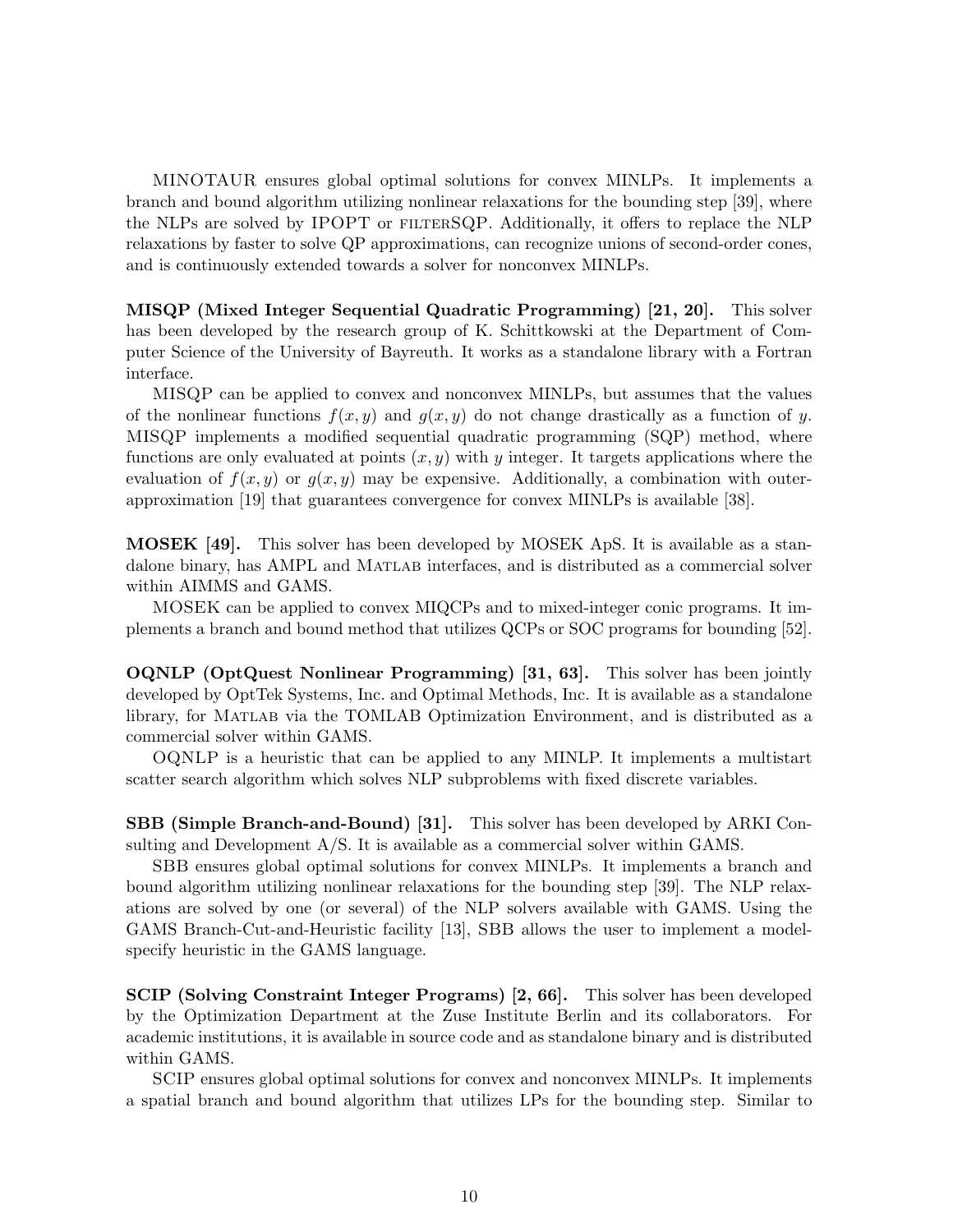BARON, the outer-approximation is generated from a reformulation of the MINLP. Additionally, SCIP includes large-neighborhood search heuristics and a new sub-MIP MINLP heuristic.

### 5 Outlook and Summary

Combining discrete and nonlinear optimization results in a rich modeling paradigm applicable to many real world optimization problems. At the same time, mixed integer nonlinear programming represents a theoretically and computationally challenging problem class and hence provides many interesting research opportunities. Software for solving MINLP models facilitates co-operation between research and application and explains the popularity and increased level of activity around MINLP.

While state-of-the-art MIP solvers typically implement advanced automatic reformulation and preprocessing algorithms, such techniques are less commonly available in MINLP solvers, and in a limited form. Therefore, the modeler's choice of problem formulation is still very important when solving an MINLP. However, software for guided automatic model reformulations and relaxations has recently been developed. LogMIP [\[65\]](#page-15-10), one of the first systems available, translates an MINLP with disjunctions into a standard MINLP by applying bigM and convex hull reformulations [\[35\]](#page-13-10). More recently, frameworks like GAMS/EMP (Extended Mathematical Programming) [\[23\]](#page-12-14) and ROSE (Reformulation/Optimization Software Engine) [\[40\]](#page-13-11) provide a growing toolbox for reformulating MINLPs. Other recent activities like libMC [\[48\]](#page-14-15) focus on (convex) relaxations for (nonconvex) MINLP.

Another important area is the collection and dissemination of MINLP models. Instance collections like  $MACMINLP<sup>1</sup>$  $MACMINLP<sup>1</sup>$  $MACMINLP<sup>1</sup>$  and  $MINLPLIB$  [\[14\]](#page-11-12) provide valuable test cases for solver developers. The new Cyber-Infrastructure for MINLP [\[34\]](#page-13-12) features a growing library of problems with high level model descriptions, reformulations, and problem instances.

In this paper we have given a concise description of the state-of-the-art in MINLP solvers and have established several groupings with respect to various features of the software. We hope that these groupings and the individual descriptions give sufficient information to guide the selection of the best solver for a particular MINLP problem.

Acknowledgments. We thank Oliver Bastert, Pietro Belotti, Zsolt Csizmadia, Steve Dirkse, Arne Drud, Christodoulos Floudas, Ignacio Grossmann, Marcel Hunting, Ed Klotz, Nikolaos Sahinidis, Martin Schlüter, Linus Schrage, and Tapio Westerlund for their invaluable comments. The second author was supported by the DFG Research Center MATHEON Mathematics for key technologies in Berlin.

### References

- <span id="page-10-0"></span>[1] K. Abhishek, S. Leyffer, and J.T. Linderoth. FilMINT: An outer-approximation-based solver for nonlinear mixed integer programs. INFORMS Journal On Computing, 22(4): 555–567, 2010. doi[:10.1287/ijoc.1090.0373.](http://dx.doi.org/10.1287/ijoc.1090.0373)
- <span id="page-10-1"></span>[2] T. Achterberg. SCIP: Solving Constraint Integer Programs. Mathematical Programming Computation, 1(1):1–41, 2009. doi[:10.1007/s12532-008-0001-1.](http://dx.doi.org/10.1007/s12532-008-0001-1)

<span id="page-10-2"></span> $^1$ <http://wiki.mcs.anl.gov/leyffer/index.php/MacMINLP>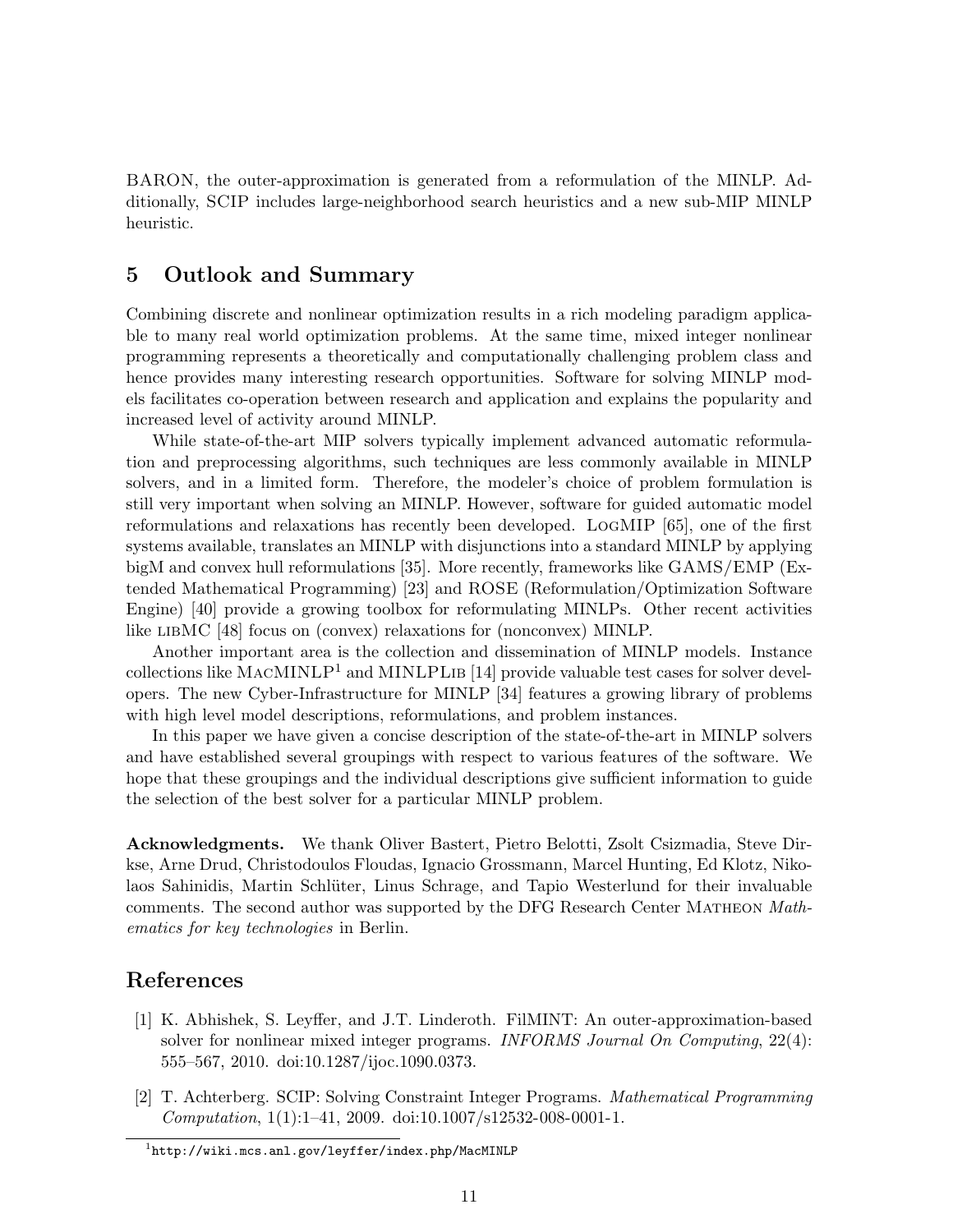- <span id="page-11-6"></span>[3] C.S. Adjiman and C.A. Floudas. Rigorous convex underestimators for general twicedifferentiable problems. Journal of Global Optimization, 9(1):23–40, 1996. doi[:10.1007/](http://dx.doi.org/10.1007/BF00121749) [BF00121749.](http://dx.doi.org/10.1007/BF00121749)
- <span id="page-11-5"></span>[4] C.S. Adjiman, I.P. Androulakis, and C.A. Floudas. Global optimization of mixed-integer nonlinear problems. Journal of the American Institute of Chemical Engineers, 46(9): 1769–1797, 2000. doi[:10.1002/aic.690460908.](http://dx.doi.org/10.1002/aic.690460908)
- <span id="page-11-2"></span>[5] I.P. Androulakis, C.D. Maranas, and C.A. Floudas. αBB: A global optimization method for general constrained nonconvex problems. Journal of Global Optimization, 7(4):337– 363, 1995. doi[:10.1007/BF01099647.](http://dx.doi.org/10.1007/BF01099647)
- <span id="page-11-7"></span>[6] X. Bao, N.V. Sahinidis, and M. Tawarmalani. Multiterm polyhedral relaxations for nonconvex, quadratically-constrained quadratic programs. Optimization Methods and Software, 24(4-5):485–504, 2009. doi[:10.1080/10556780902883184.](http://dx.doi.org/10.1080/10556780902883184)
- <span id="page-11-1"></span>[7] E.M.L. Beale. Branch and bound methods for numerical optimization of non-convex functions. In M.M. Barritt and D. Wishart, editors, *COMPSTAT 80 Proceedings in* Computational Statistics, pages 11–20, Vienna, 1980. Physica-Verlag.
- <span id="page-11-0"></span>[8] E.M.L. Beale and J.A. Tomlin. Special Facilities in a General Mathematical Programming System for Nonconvex Problems Using Ordered Sets of Variables, pages 447–454. Number 69 in Operational Research. Tavistock Publishing, London, 1970.
- <span id="page-11-9"></span>[9] P. Belotti, J. Lee, L. Liberti, F. Margot, and A. W¨achter. Branching and bounds tightening techniques for non-convex MINLP. Optimization Methods and Software, 24(4-5): 597–634, 2009. doi[:10.1080/10556780903087124.](http://dx.doi.org/10.1080/10556780903087124)
- <span id="page-11-11"></span>[10] H. Y. Benson. Mixed integer nonlinear programming using interior-point methods. Optimization Methods and Software, 26(6):911–931, 2011. doi[:10.1080/10556781003799303.](http://dx.doi.org/10.1080/10556781003799303)
- <span id="page-11-8"></span>[11] P. Bonami, L.T. Biegler, A.R. Conn, G. Cornuéjols, I.E. Grossmann, C.D. Laird, J. Lee, A. Lodi, F. Margot, N. Sawaya, and A. Wächter. An algorithmic framework for convex mixed integer nonlinear programs. Discrete Optimization, 5(2):186–204, 2008. doi[:10.](http://dx.doi.org/10.1016/j.disopt.2006.10.011) [1016/j.disopt.2006.10.011.](http://dx.doi.org/10.1016/j.disopt.2006.10.011)
- <span id="page-11-3"></span>[12] C. Bragalli, C. D'Ambrosio, J. Lee, A. Lodi, and P. Toth. On the optimal design of water distribution networks: a practical MINLP approach. *Optimization and Engineering*, 13: 219–246, 2012. doi[:10.1007/s11081-011-9141-7.](http://dx.doi.org/10.1007/s11081-011-9141-7)
- <span id="page-11-4"></span>[13] M.R. Bussieck. Introduction to GAMS Branch-and-Cut Facility. Technical report, GAMS Development Corp., 2003. URL <http://www.gams.com/docs/bch.htm>.
- <span id="page-11-12"></span>[14] M.R. Bussieck, A.S. Drud, and A. Meeraus. MINLPLib – a collection of test models for mixed-integer nonlinear programming. INFORMS Journal on Computing, 15(1): 114–119, 2003. doi[:10.1287/ijoc.15.1.114.15159.](http://dx.doi.org/10.1287/ijoc.15.1.114.15159)
- <span id="page-11-10"></span>[15] R. H. Byrd, J. Nocedal, and R.A. Waltz. KNITRO: An integrated package for nonlinear optimization. In G. di Pillo and M. Roma, editors, Large-Scale Nonlinear Optimization, volume 83 of Nonconvex Optimization and Its Applications, pages 35–59. Springer, 2006. doi[:10.1007/0-387-30065-1](http://dx.doi.org/10.1007/0-387-30065-1_4) 4.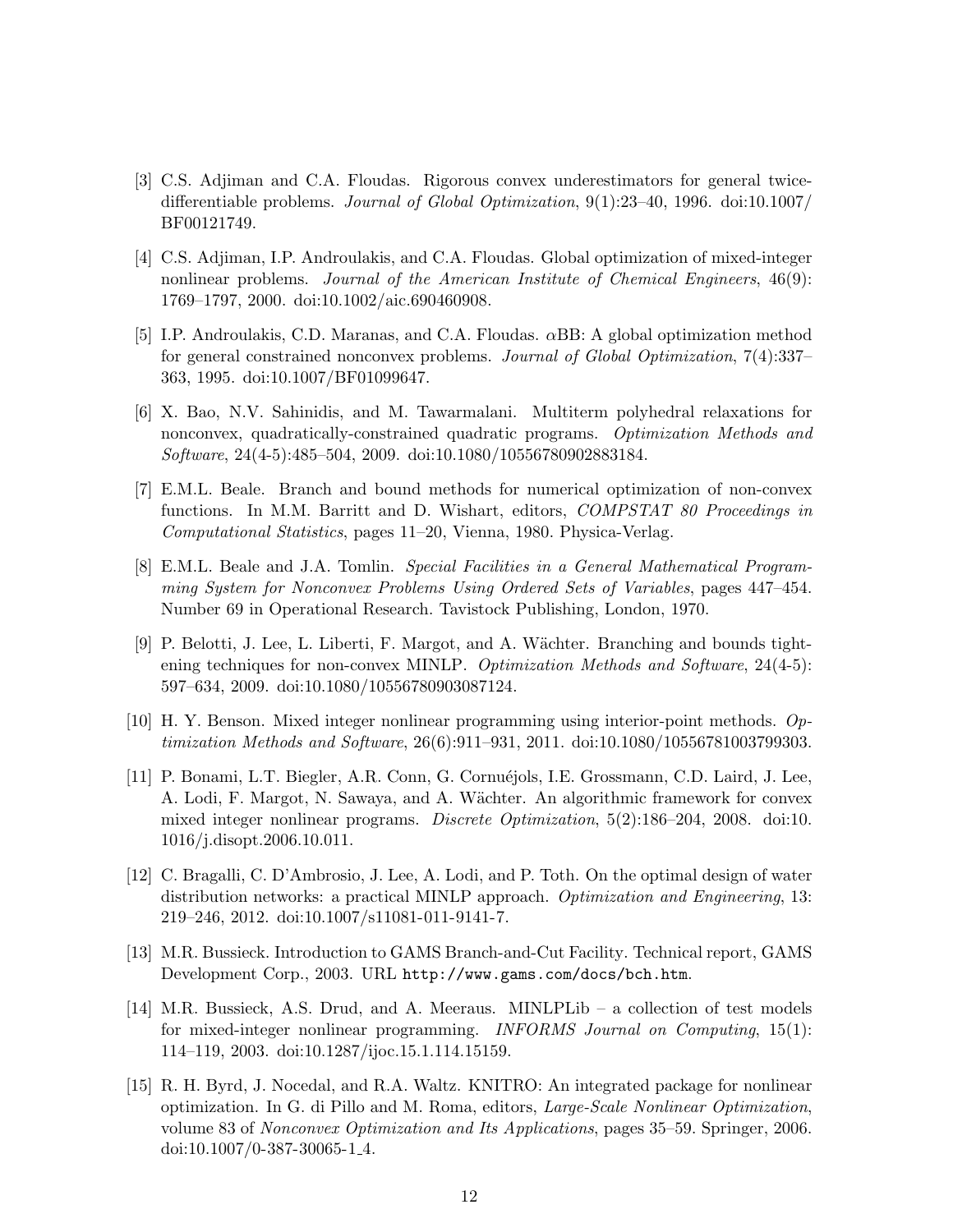- <span id="page-12-6"></span>[16] J. Czyzyk, M. Mesnier, and J. Moré. The NEOS server. IEEE Journal on Computational Science and Engineering, 5(3):68–75, 1998. doi[:10.1109/99.714603.](http://dx.doi.org/10.1109/99.714603) [http://neos.mcs.](http://neos.mcs.anl.gov) [anl.gov](http://neos.mcs.anl.gov).
- <span id="page-12-4"></span>[17] T. Dong. Efficient modeling with the IBM ILOG OPL-CPLEX Development Bundles. [http://public.dhe.ibm.com/common/ssi/rep\\_wh/n/WSW14059USEN/](http://public.dhe.ibm.com/common/ssi/rep_wh/n/WSW14059USEN/WSW14059USEN.PDF) [WSW14059USEN.PDF](http://public.dhe.ibm.com/common/ssi/rep_wh/n/WSW14059USEN/WSW14059USEN.PDF), 2009.
- <span id="page-12-11"></span>[18] A. Drud. CONOPT – a large-scale GRG code. INFORMS Journal on Computing,  $6(2)$ : 207–216, 1992. doi[:10.1287/ijoc.6.2.207.](http://dx.doi.org/10.1287/ijoc.6.2.207)
- <span id="page-12-1"></span>[19] M.A. Duran and I.E. Grossmann. An outer-approximation algorithm for a class of mixedinteger nonlinear programs. Mathematical Programming, 36(3):307–339, 1986. doi[:10.](http://dx.doi.org/10.1007/BF02592064) [1007/BF02592064.](http://dx.doi.org/10.1007/BF02592064)
- <span id="page-12-13"></span>[20] O. Exler and K. Schittkowski. A trust region SQP algorithm for mixed-integer nonlinear programming. Optimization Letters, 1(3):269–280, 2007. doi[:10.1007/s11590-006-0026-1.](http://dx.doi.org/10.1007/s11590-006-0026-1)
- <span id="page-12-12"></span>[21] O. Exler, T. Lehmann, and K. Schittkowski. A comparative study of SQP-type algorithms for nonlinear and nonconvex mixed-integer optimization. Mathematical Program-ming Computation, 4(4):383-412, 2012. doi[:10.1007/s12532-012-0045-0.](http://dx.doi.org/10.1007/s12532-012-0045-0)
- <span id="page-12-2"></span>[22] T. Farkas, B. Czuczai, E. Rev, and Z. Lelkes. New MINLP model and modified outer approximation algorithm for distillation column synthesis. Industrial  $\mathcal{C}$  Engineering Chemistry Research, 47(9):3088–3103, 2008. doi[:10.1021/ie0711426.](http://dx.doi.org/10.1021/ie0711426)
- <span id="page-12-14"></span>[23] M.C. Ferris, S.P. Dirkse, J.-H. Jagla, and A. Meeraus. An extended mathematical programming framework. Computers & Chemical Engineering, 33(12):1973–1982, 2009. doi[:10.1016/j.compchemeng.2009.06.013.](http://dx.doi.org/10.1016/j.compchemeng.2009.06.013)
- <span id="page-12-10"></span>[24] Xpress-SLP Program Reference Manual. FICO, 1.41 edition, 2008. [http://www.fico.](http://www.fico.com/xpress) [com/xpress](http://www.fico.com/xpress).
- <span id="page-12-9"></span>[25] Xpress-Optimizer Reference manual. FICO, 20.0 edition, 2009. [http://www.fico.com/](http://www.fico.com/xpress) [xpress](http://www.fico.com/xpress).
- <span id="page-12-5"></span>[26] R. Fletcher and S. Leyffer. Solving mixed integer nonlinear programs by outer approximation. Mathematical Programming, 66(1-3):327–349, 1994. doi[:10.1007/BF01581153.](http://dx.doi.org/10.1007/BF01581153)
- <span id="page-12-8"></span>[27] R. Fletcher and S. Leyffer. Nonlinear programming without a penalty function. Mathematical Programming, 91(2):239–270, 2002. doi[:10.1007/s101070100244.](http://dx.doi.org/10.1007/s101070100244)
- <span id="page-12-7"></span>[28] J.J.H. Forrest. COIN-OR Branch and Cut. <http://projects.coin-or.org/Cbc>.
- <span id="page-12-0"></span>[29] J.J.H. Forrest and J.A. Tomlin. Branch and bound, integer, and non-integer programming. Annals of Operations Research, 149(1):81–87, 2007. doi[:10.1007/](http://dx.doi.org/10.1007/s10479-006-0112-x) [s10479-006-0112-x.](http://dx.doi.org/10.1007/s10479-006-0112-x)
- <span id="page-12-3"></span>[30] R. Fourer, D.M. Gay, and B.W. Kernighan. AMPL: A Modeling Language for Mathematical Programming. Duxbury Press, Brooks/Cole Publishing Company, 1993. ISBN 0534388094.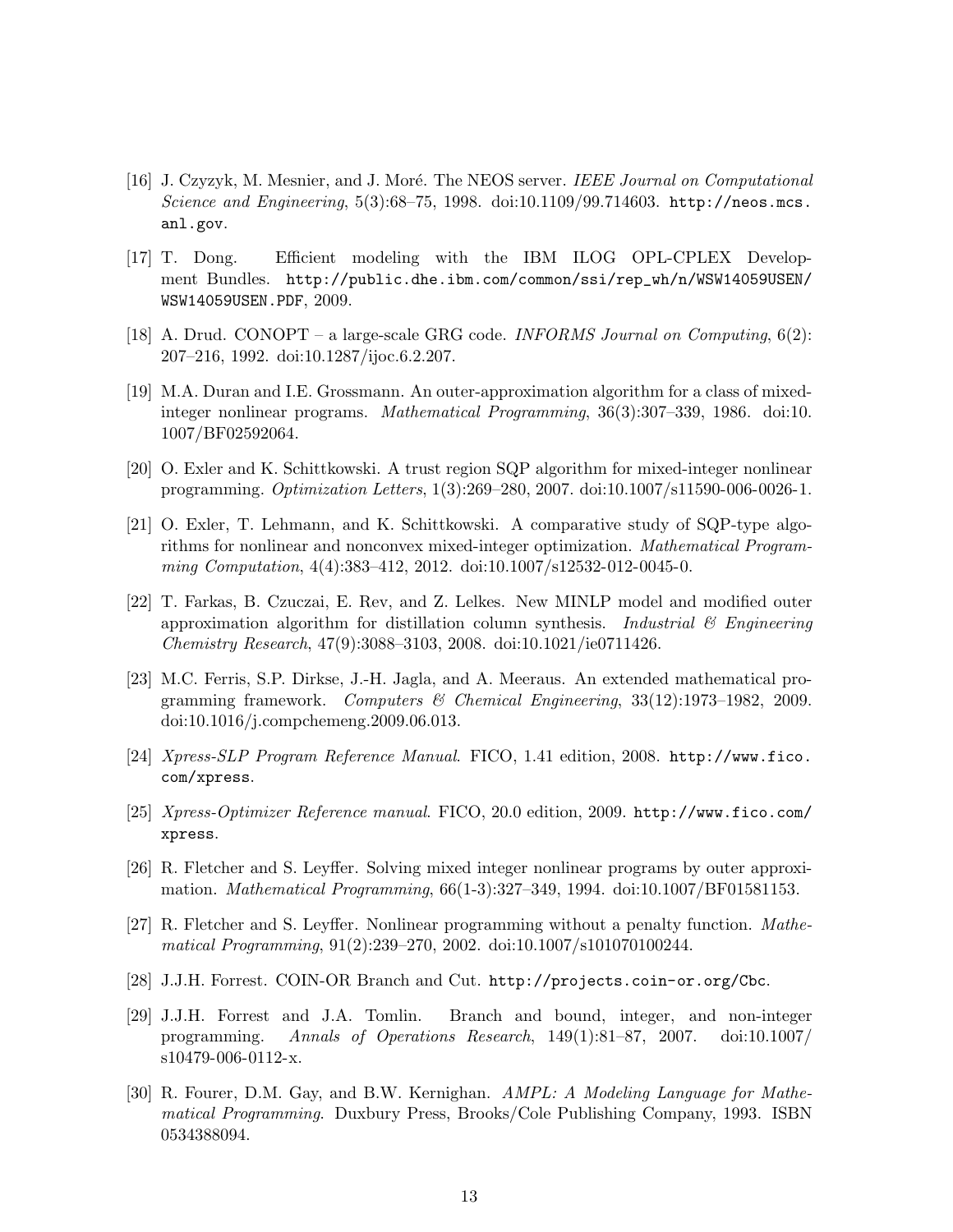- <span id="page-13-1"></span>[31] GAMS Development Corp. GAMS – The Solver Manuals. Washington DC, 2014.
- <span id="page-13-6"></span>[32] C. Gau and L. Schrage. Implementation and testing of a branch-and-bound based method for deterministic global optimization: Operations research applications. In C.A. Floudas and P.M. Pardalos, editors, Frontiers in Global Optimization, volume 74 of Nonconvex Optimization and Its Applications, pages 145–164. Springer, 2003.
- <span id="page-13-2"></span>[33] V. Ghildyal and N.V. Sahinidis. Solving global optimization problems with BARON. In A. Migdalas, P.M. Pardalos, and P. Värbrand, editors, From Local to Global Optimization, volume 53 of Nonconvex Optimization and Its Applications, chapter 10, pages 205–230. Springer, 2001. ISBN 978-0-7923-6883-0.
- <span id="page-13-12"></span>[34] I. E. Grossmann and J. Lee. Cyberinfrastructure for mixed-integer nonlinear programming.  $S I A G / OPT$  Views-and-News, 22(1):8–12, 2011. URL <http://www.minlp.org>.
- <span id="page-13-10"></span>[35] I. E. Grossmann and S. Lee. Generalized disjunctive programming: Nonlinear convex hull relaxation and algorithms. Computational Optimization and Applications, (26):83–100, 2003. doi[:10.1023/A:1025154322278.](http://dx.doi.org/10.1023/A:1025154322278)
- <span id="page-13-7"></span>[36] K. Holmström. The TOMLAB optimization environment in MATLAB. Advanced Modeling and Optimization, 1(1):47–69, 1999. <http://tomopt.com/tomlab>.
- <span id="page-13-4"></span>[37] G.R. Kocis and I.E. Grossmann. Computational experience with DICOPT: Solving MINLP problems in process systems engineering. Computers  $\mathcal C$  Chemical Engineering, 13(3):307–315, 1989. doi[:10.1016/0098-1354\(89\)85008-2.](http://dx.doi.org/10.1016/0098-1354(89)85008-2)
- <span id="page-13-9"></span>[38] T. Lehmann. On Efficient Solution Methods for Mixed-Integer Nonlinear and Mixed-Integer Quadratic Optimization Problems. PhD thesis, Universität Bayreuth, 2013. [urn:nbn:de:bvb:703-opus4-12758.](http://nbn-resolving.de/urn:nbn:de:bvb:703-opus4-12758)
- <span id="page-13-0"></span>[39] S. Leyffer. Integrating SQP and branch-and-bound for mixed integer nonlinear programming. Computational Optimization and Applications, 18(3):295–309, 2001. doi: [10.1023/A:1011241421041.](http://dx.doi.org/10.1023/A:1011241421041)
- <span id="page-13-11"></span>[40] L. Liberti, S. Cafieri, and F. Tarissan. Reformulations in mathematical programming: A computational approach. In A. Abraham, A.-E. Hassanien, and P. Siarry, editors, Foundations of Computational Intelligence Volume 3: Global Optimization, volume 203 of Studies in Computational Intelligence, pages 153–234. Springer, New York, 2009. doi: [10.1007/978-3-642-01085-9](http://dx.doi.org/10.1007/978-3-642-01085-9_7) 7.
- <span id="page-13-5"></span>[41] Y. Lin and L. Schrage. The global solver in the LINDO API. Optimization Methods  $\mathcal{C}$ Software, 24(4–5):657–668, 2009. doi[:10.1080/10556780902753221.](http://dx.doi.org/10.1080/10556780902753221)
- <span id="page-13-3"></span>[42] R. Lougee-Heimer. The Common Optimization INterface for Operations Research: Promoting open-source software in the operations research community. IBM Journal of Research and Development, 47(1):57–66, 2003. doi[:10.1147/rd.471.0057.](http://dx.doi.org/10.1147/rd.471.0057) [http:](http://www.coin-or.org) [//www.coin-or.org](http://www.coin-or.org).
- <span id="page-13-8"></span>[43] A. Mahajan and T. Munson. Exploiting second-order cone structure for global optimization. Technical Report ANL/MCS-P1801-1010, Argonne National Laboratory, 2010. URL [http://www.optimization-online.org/DB\\_HTML/2010/10/2780.html](http://www.optimization-online.org/DB_HTML/2010/10/2780.html).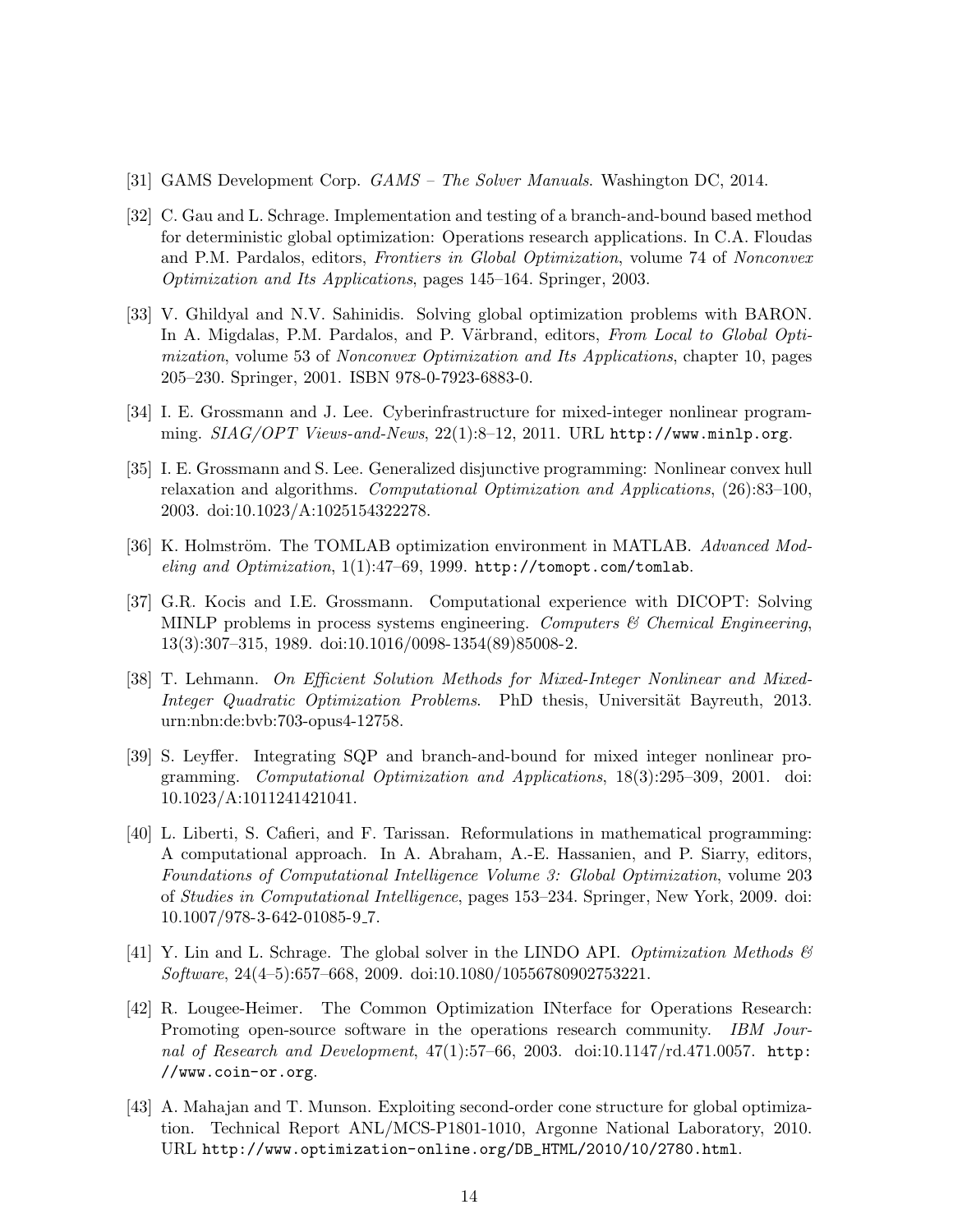- <span id="page-14-13"></span>[44] A. Mahajan, S. Leyffer, and C. Kirches. Solving mixed-integer nonlinear programs by QP-diving. Preprint ANL/MCS-P2071-0312, Argonne National Laboratory, 2012. URL [http://www.optimization-online.org/DB\\_HTML/2012/03/3409.html](http://www.optimization-online.org/DB_HTML/2012/03/3409.html).
- <span id="page-14-7"></span>[45] The MathWorks.  $MATLAB$  User's Guide, 2009. <http://www.mathworks.com>.
- <span id="page-14-5"></span>[46] R. Misener and C. A. Floudas. GloMIQO: Global mixed-integer quadratic optimizer. Journal of Global Optimization, 57(1):3–50, 2013. doi[:10.1007/s10898-012-9874-7.](http://dx.doi.org/10.1007/s10898-012-9874-7)
- <span id="page-14-6"></span>[47] R. Misener and C. A. Floudas. ANTIGONE: Algorithms for coNTinuous / Integer Global Optimization of Nonlinear Equations. Accepted for Journal of Global Optimization, 2014.
- <span id="page-14-15"></span>[48] A. Mitsos, B. Chachuat, and P.I. Barton. McCormick-based relaxations of algorithms. SIAM Journal on Optimization, 20(2):573–601, 2009. doi[:10.1137/080717341.](http://dx.doi.org/10.1137/080717341)
- <span id="page-14-14"></span>[49] The MOSEK optimization tools manual. MOSEK Corporation, 6.0 edition, 2009. [http:](http://www.mosek.com) [//www.mosek.com](http://www.mosek.com).
- <span id="page-14-8"></span>[50] G.L. Nemhauser, M.W.P. Savelsbergh, and G.S. Sigismondi. MINTO, a Mixed INTeger Optimizer. Operations Research Letters, 15(1):47–58, 1994. doi[:10.1016/0167-6377\(94\)](http://dx.doi.org/10.1016/0167-6377(94)90013-2) [90013-2.](http://dx.doi.org/10.1016/0167-6377(94)90013-2)
- <span id="page-14-10"></span>[51] I. Nowak and S. Vigerske. LaGO: a (heuristic) branch and cut algorithm for nonconvex MINLPs. Central European Journal of Operations Research, 16(2):127–138, 2008. doi: [10.1007/s10100-007-0051-x.](http://dx.doi.org/10.1007/s10100-007-0051-x)
- <span id="page-14-1"></span>[52] L. Quesada and I.E. Grossmann. An LP/NLP based branch and bound algorithm for convex MINLP optimization problems. Computers & Chemical Engineering,  $16(10-11)$ : 937–947, 1992. doi[:10.1016/0098-1354\(92\)80028-8.](http://dx.doi.org/10.1016/0098-1354(92)80028-8)
- <span id="page-14-3"></span>[53] M. Roelofs and J. Bisschop. AIMMS 3.9 – The Language Reference. Paragon Decision Technology B.V., Haarlem, The Netherlands, 2009.
- <span id="page-14-9"></span>[54] E. Rothberg. Solving quadratically-constrained models using gurobi, 2012. URL [http://www.gurobi.com/resources/seminars-and-videos/](http://www.gurobi.com/resources/seminars-and-videos/gurobi-quadratic-constraints-webinar) [gurobi-quadratic-constraints-webinar](http://www.gurobi.com/resources/seminars-and-videos/gurobi-quadratic-constraints-webinar).
- <span id="page-14-2"></span>[55] N.V. Sahinidis. BARON: A general purpose global optimization software package. Journal of Global Optimization, 8(2):201–205, 1996. doi[:10.1007/BF00138693.](http://dx.doi.org/10.1007/BF00138693)
- <span id="page-14-11"></span>[56] M. Schlüter and M. Gerdts. The oracle penalty method. Journal of Global Optimization, 47(2):293–325, 2009. doi[:10.1007/s10898-009-9477-0.](http://dx.doi.org/10.1007/s10898-009-9477-0)
- <span id="page-14-12"></span>[57] M. Schlüter, M. Gerdts, and J.J. Rückmann. A numerical study of MIDACO on 100 MINLP benchmarks. Optimization, 61(7):873–900, 2012. doi[:10.1080/02331934.2012.](http://dx.doi.org/10.1080/02331934.2012.668545) [668545.](http://dx.doi.org/10.1080/02331934.2012.668545)
- <span id="page-14-4"></span>[58] L. Schrage. Optimization Modeling with LINGO. Lindo Systems, Inc., 2008. [http:](http://www.lindo.com) [//www.lindo.com](http://www.lindo.com).
- <span id="page-14-0"></span>[59] SCICON Ltd. SCICONIC User Guide Version 1.40. Scicon Ltd., Milton Keynes, UK, 1989.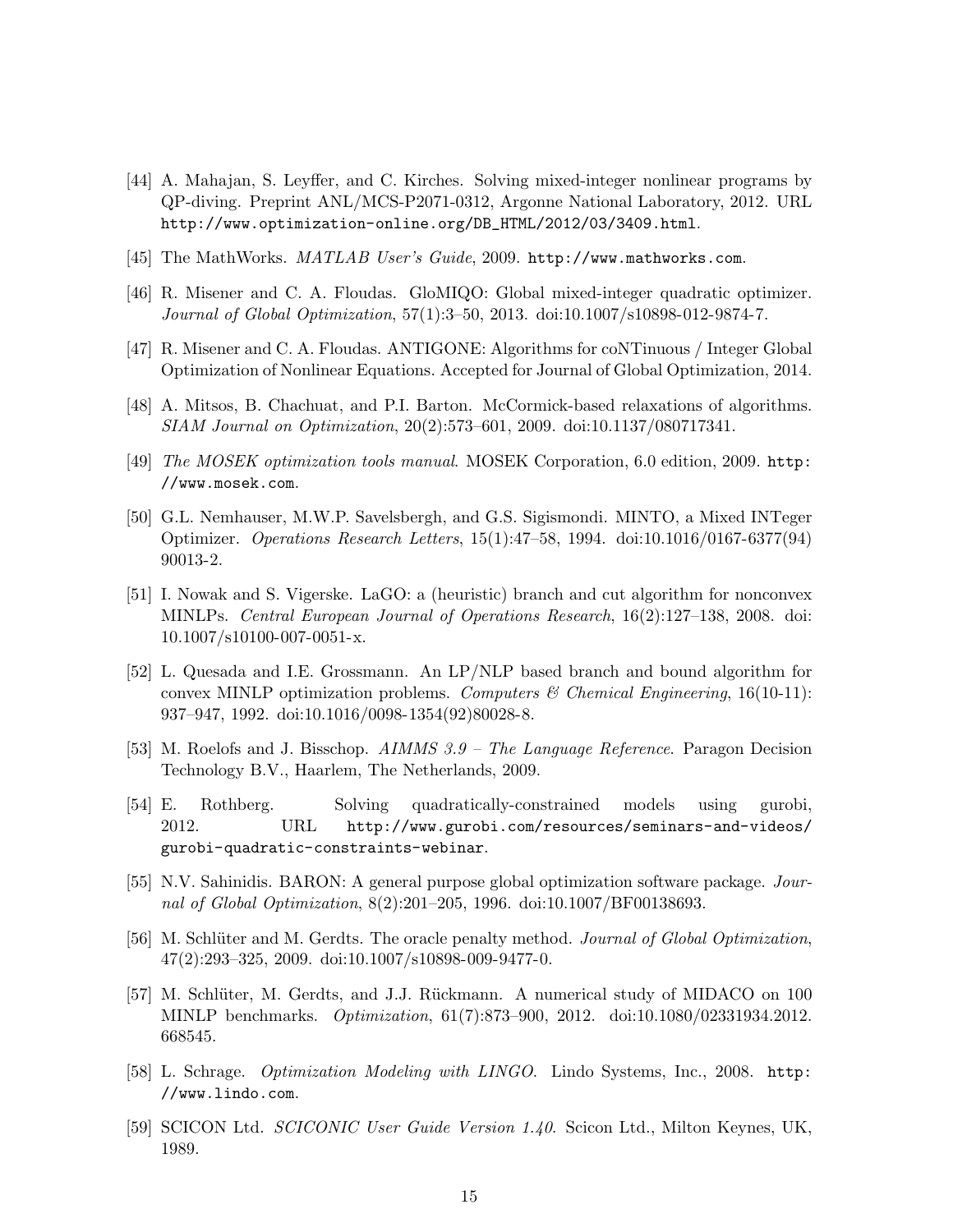- <span id="page-15-1"></span>[60] E.M.B. Smith and C.C. Pantelides. A symbolic reformulation/spatial branch-and-bound algorithm for the global optimization of nonconvex MINLPs. Computers  $\mathcal C$  Chemical Engineering, 23(4-5):457–478, 1999. doi[:10.1016/S0098-1354\(98\)00286-5.](http://dx.doi.org/10.1016/S0098-1354(98)00286-5)
- <span id="page-15-2"></span>[61] M. Tawarmalani and N.V. Sahinidis. Convexification and Global Optimization in Continuous and Mixed-Integer Nonlinear Programming: Theory, Algorithms, Software, and Applications, volume 65 of Nonconvex Optimization and Its Applications. Kluwer Academic Publishers, 2002. ISBN 978-1-4020-1031-6.
- <span id="page-15-5"></span>[62] M. Tawarmalani and N.V. Sahinidis. Global optimization of mixed-integer nonlinear programs: A theoretical and computational study. Mathematical Programming, 99:563– 591, 2004. doi[:10.1007/s10107-003-0467-6.](http://dx.doi.org/10.1007/s10107-003-0467-6)
- <span id="page-15-8"></span>[63] Z. Ugray, L. Lasdon, J. Plummer, F. Glover, J. Kelly, and R. Martí. Scatter search and local NLP solvers: A multistart framework for global optimization. INFORMS Journal on Computing, 19(3):328–340, 2007. doi[:10.1287/ijoc.1060.0175.](http://dx.doi.org/10.1287/ijoc.1060.0175)
- <span id="page-15-7"></span>[64] R.J. Vanderbei and D.F. Shanno. An interior-point algorithm for nonconvex nonlinear programming. Computational Optimization and Applications, 13(1-3):231–252, 1999. doi[:10.1023/A:1008677427361.](http://dx.doi.org/10.1023/A:1008677427361)
- <span id="page-15-10"></span>[65] A. Vecchietti and I.E. Grossmann. LOGMIP: A disjunctive 0-1 nonlinear optimizer for process system models. Computers & Chemical Engineering,  $23(4-5)$ :555–565, 1999. doi[:10.1016/S0098-1354\(98\)00293-2.](http://dx.doi.org/10.1016/S0098-1354(98)00293-2)
- <span id="page-15-9"></span>[66] S. Vigerske. Decomposition of Multistage Stochastic Programs and a Constraint Integer Programming Approach to Mixed-Integer Nonlinear Programming. PhD thesis, Humboldt Universität zu Berlin, 2013. [urn:nbn:de:kobv:11-100208240.](http://nbn-resolving.de/urn:nbn:de:kobv:11-100208240)
- <span id="page-15-6"></span>[67] A. Wächter and L.T. Biegler. On the implementation of a primal-dual interior point filter line search algorithm for large-scale nonlinear programming. Mathematical Programming, 106(1):25–57, 2006. doi[:10.1007/s10107-004-0559-y.](http://dx.doi.org/10.1007/s10107-004-0559-y) [http://projects.coin-or.org/](http://projects.coin-or.org/Ipopt) [Ipopt](http://projects.coin-or.org/Ipopt).
- <span id="page-15-4"></span>[68] T. Westerlund and K. Lundquist. Alpha-ECP, version 5.04. an interactive MINLPsolver based on the extended cutting plane method. Technical Report 01-178-A, Process Design Laboratory, Abo Akademi University, Abo, Finland, 2003. [http://www.abo.fi/](http://www.abo.fi/~twesterl/A-ECPManual.pdf) [~twesterl/A-ECPManual.pdf](http://www.abo.fi/~twesterl/A-ECPManual.pdf).
- <span id="page-15-3"></span>[69] T. Westerlund and F. Pettersson. An extended cutting plane method for solving convex MINLP problems. Computers & Chemical Engineering, 19(suppl.):131–136, 1995. doi: [10.1016/0098-1354\(95\)87027-X.](http://dx.doi.org/10.1016/0098-1354(95)87027-X)
- <span id="page-15-0"></span>[70] T. Westerlund and R. Pörn. Solving pseudo-convex mixed integer optimization problems by cutting plane techniques. Optimization and Engineering, 3(3):253–280, 2002. doi: [10.1023/A:1021091110342.](http://dx.doi.org/10.1023/A:1021091110342)